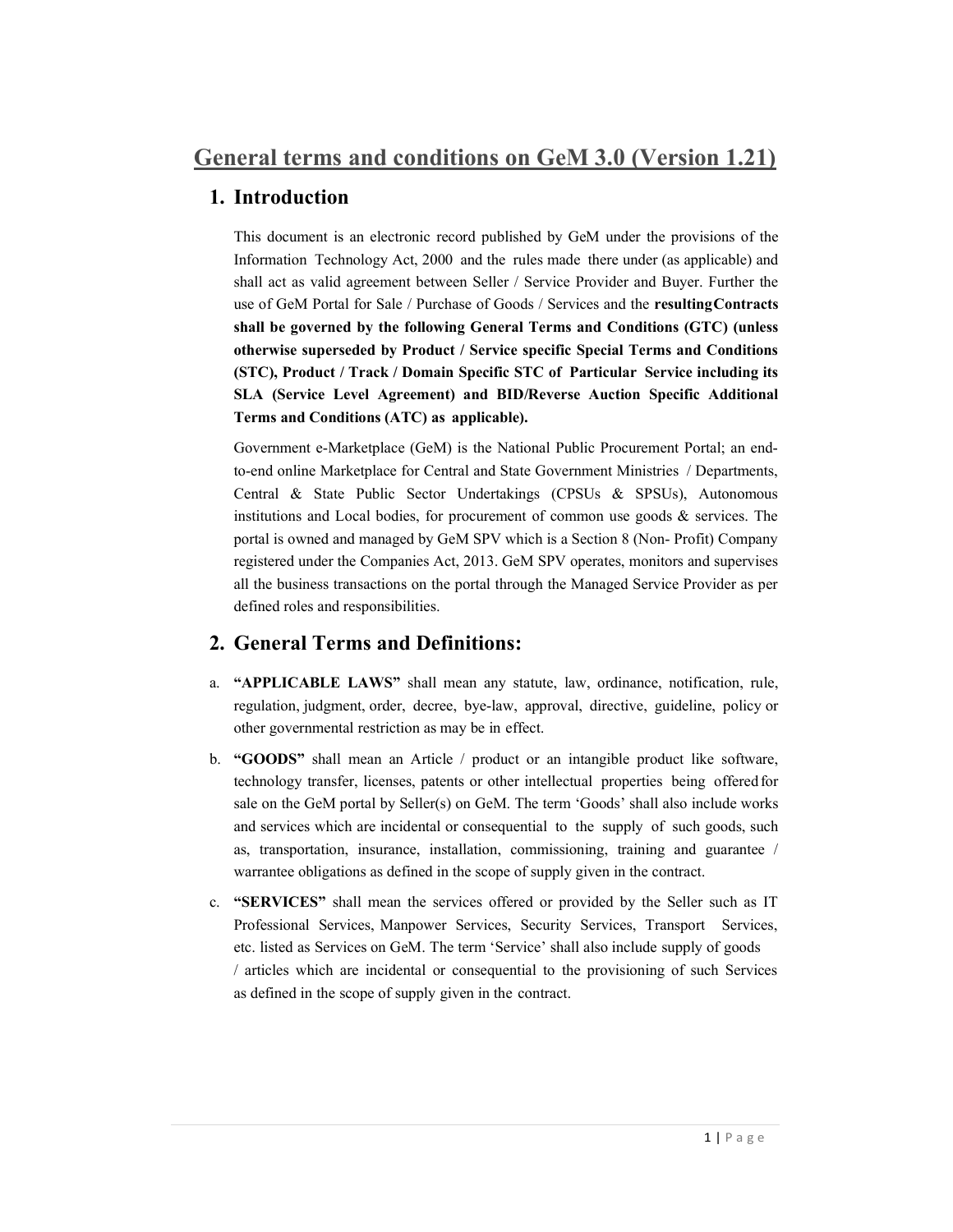- d. "SERVICE LEVEL AGREEMENT (SLA)" shall mean the Contractual Commitment that prevails between the Buyer and the Service Provider with regard to type of service to be provided, deliverables, desired performance level, reliability and responsiveness, monitoring process and service level reporting, response and issue resolution time-frame, repercussions / penalties / remedies for service provider not meeting its commitment. The SLA of a particular contract may carry the matrix regarding the delivery of the goods and/or services and the corresponding penalties or remedies and liquidated damages as applicable.
- e. "CATEGORY SPECIFICATION" shall mean the framework of technical features, functional capabilities, technical properties, certifications of the items etc. in a particular category. The Specifications shall identify the key parameters defining the products with all necessary validations related to configuration, type of data, restrictions, range / allowed values, allowed units etc. Sellers as well as Buyers while offering / buying the Goods / services shall have to comply with the validation rules / restrictions provided for in the Category Specification. Buyers / Sellers can not add parameters and / or drop down values not provided for in category Specification. If any Buyer / Seller desire to add new parameter, value, validation etc. against any category specification, they have to raise request for the same to GeM for incorporation in Category Specification.
- f. "BUYER" is the Contract placing authority, which includes Central/State Government Ministries/Departments including its attached/subordinate offices, Central/State Public Sector Units (PSUs) and Autonomous Bodies acting through its authorized officer(s) for and on behalf of President of India/Governor of the State /PSU/Autonomous Bodies, as the case may be, for purchase of Goods/Services offered by Sellers on GeM.
- g. "SELLER / SERVICE PROVIDER" on GeM shall mean any legal entity such as firm(s) of Proprietorship / Partnership Firm / Limited Liability Partnership / Private Limited / Limited company / Society registered under Society's Act / Statutory Bodies etc., registered on GeM to sell its  $Good(s)$  / Service(s) to the Buyers registered on GeM.

The "Seller on GeM" will be either OEM (Original Equipment Manufacturer\*) or Seller having authorization to sell products manufactured by the OEM in open market.

\* OEM is the owner of the Brand / Trademark of the product being offered or in case of un-registered brand's products / products with own brand, the actual manufacturer of the final product. To be recognized as an OEM on GeM, seller has to get Vendor Assessment Report from designated agency (unless exempted as per GeM VA policy) as per due process of vendor assessment notified on GeM portal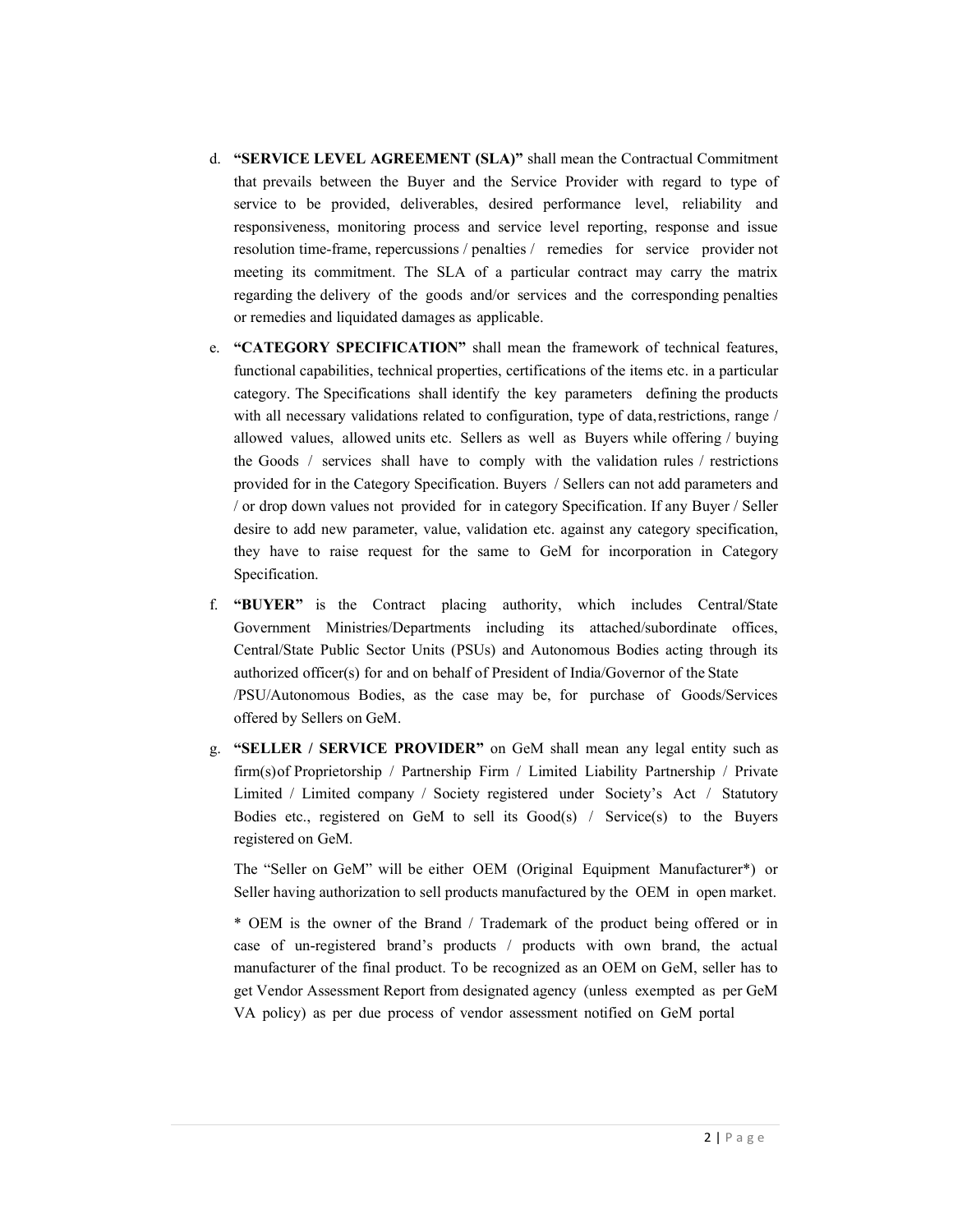(which would include production of documentary evidences and demonstration of manufacturing facilities and / or capabilities as required).

In case of Services related to Goods, Service Provider on GeM will be either OEM or Service Provider having authorization to Service products manufactured by that OEM in open market. In respect of other Services, Service Provider on GeM will be any legal entity offering its services.

By registering on GeM portal , Seller / Service Provider hereby agrees to be bound by these General Terms and Conditions for Sale / Purchase of Goods and / or Services (GTC); Product / Service Specific Special Terms and Conditions (STC) and Service Level Agreements (SLAs) for various Services; and Additional (Bid Specific) Terms and Conditions (ATC) as applicable.

For the purpose of this document and transactions on GeM, Seller as well as Service Provider will be referred to as "Seller"

- h. "USER ID and PASSWORD" All users including Buyers and Sellers (primary as well as secondary) will get User ID and Password created on GeM following due registration process defined on GeM. It is the responsibility of the user to keep their User ID and Password secure and confidential. Individual user shall be solely and completely responsible for all transactions taking place on GeM portal using his / her User Id and Password and GeM shall not be responsible in any manner.
- i. "LICENSE" shall mean by registering the Seller and by offering Product / Service details on GeM, the Seller grants GeM a non-exclusive, royalty-free, irrevocable, perpetual and fully sub-licensable right to use, reproduce, modify, adapt, publish, translate, distribute, and/or display the content/materials which has been submitted to GeM excluding Aadhaar No. In case of registration of Primary user and creation of secondary user(s) by the Buyer/Seller, their Aadhaar (UID) details collected by GeM are solely for user verification and to apply e-signing on the documents. The e-sign is at par with digital signatures as per Information Technology Act Amendment 2008 and it works based on details available in Aadhaar database of UIDAI and there is no interference / intrusion in their personal details.
- j. "CONTRACT" shall mean the purchase order created / issued by the Buyer on GeM for supply of Goods / Services in electronic form which includes scope of supply, delivery instructions and specifications etc. as ordered by Buyer against such Contract besides the subject GTC, STC/ATC as the case may be.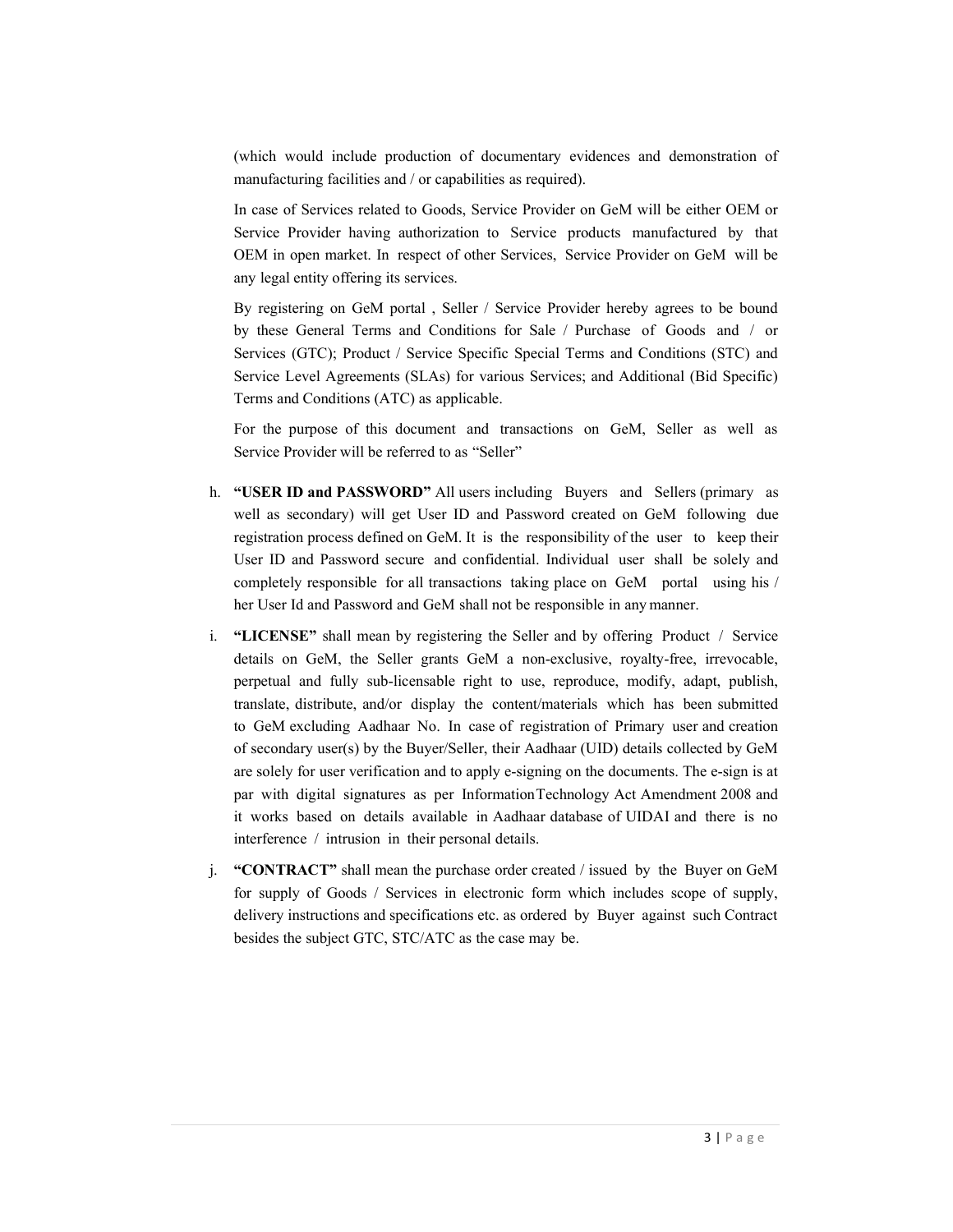# 3. Role, Responsibilities and Obligations of Seller/ Buyer:

# A. Role and Responsibilities of Sellers on GeM are as under:

- i. Only Director (s) / Partner (s) / Proprietor (as applicable) are authorized to become Primary User and register any legal entity on GeM as Seller.
- ii. Once Seller/Service Provider is registered and account is created on GeM, the Primary user of the Seller/Service Provider can create Secondary User Accounts within Seller/Service Provider Organization with different Roles and Responsibilities. However, the Primary User creating Secondary User accounts shall continue to be fully responsible and accountable for all actions / transactions done by Secondary Users on GeM Portal.
- iii. Since GeM is a trust based Portal, the complete accuracy and integrity of data submitted in respect of the Seller and also in respect of the Goods / Services offered on GeM will be the sole responsibility of the Seller/Service Provider. Seller will be liable for administrative action as per GeM terms and conditions in case of any discrepancy / infirmity in any data / information submitted on GeM.
- iv. The Primary / Secondary Users of Sellers, offering Goods/Services and/or participating in e-Bidding / Reverse Auction on GeM, must ensure that they have the requisite authorization to enter into contract with Buyer(s) in GeM for and on behalf of the Seller, failing which such Seller as well as the individual(s) shall be vicariously liable for its actions and also for any liability arising out of such actions.
- v. Seller can offer any number of products. However, it will be the sole responsibility of the seller to satisfy themselves regarding possessing the requisites for doing business for the offered product(s). The Sellers are solely responsible for ensuring that there is no violation of any Intellectual Property Rights in their offer for sell / providing service on GeM.
- vi. The Seller should not exercise any corrupt influence on any aspect of contract and commit to take all measures necessary to prevent corruption maintaining complete transparency, integrity and fairness in all activities related to GeM.
- vii. The seller would represent its business on the GeM portal and is mandated to comply with all the terms and conditions of the platform. Sellers would be solely and absolutely responsible for the information provided about their organization, business, products and services on the portal and would be required to produce proof of such information, if requested at any point in time by the Buyer and / or GeM.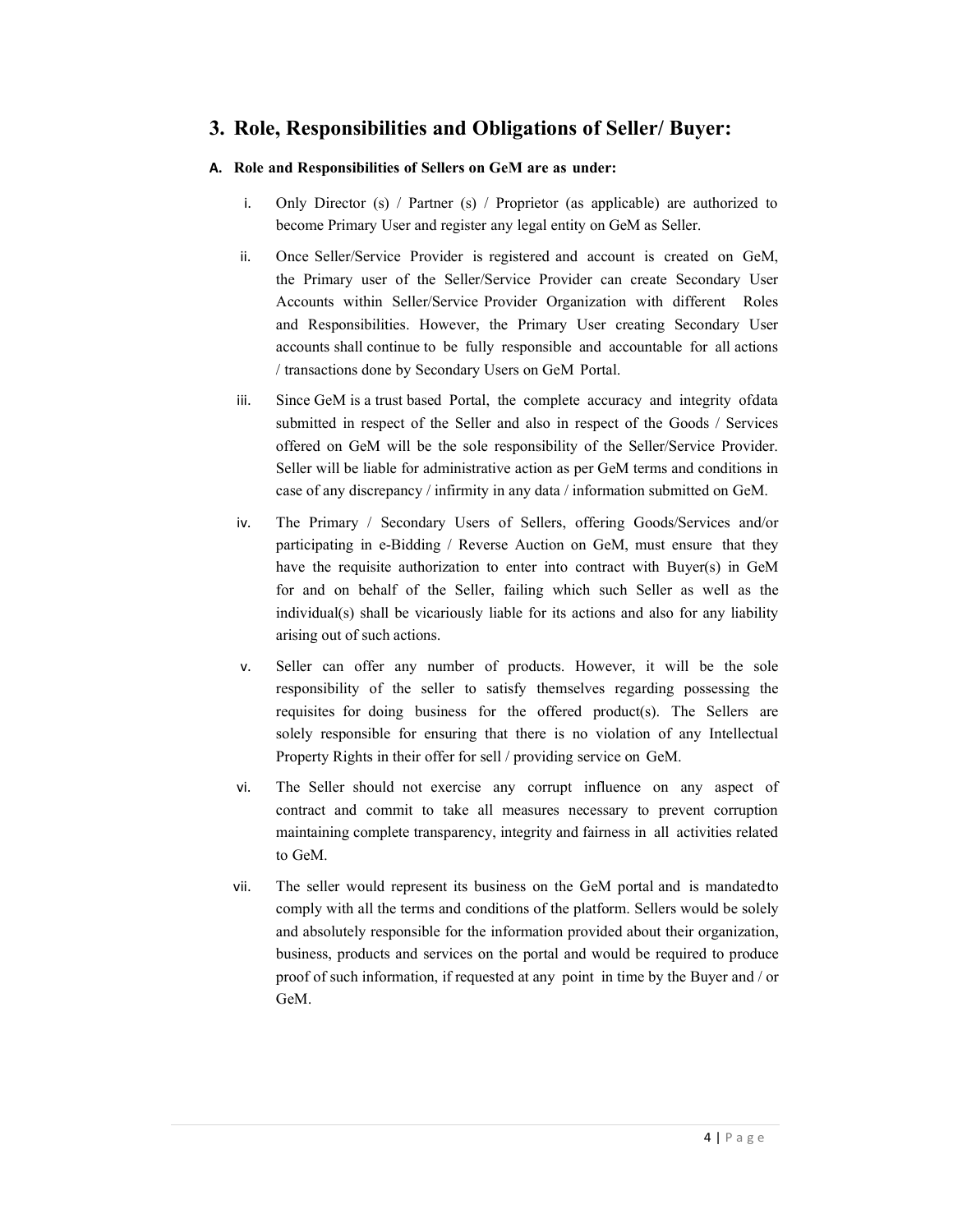- viii. GeM would not allow creation of any fresh data related to Seller identity on GeM portal. All details provided by the Seller at the time of registration would be counter checked / verified through other data bases of Government such as PAN, MCA 21, Udyam Registration etc. For Financial details, PAN / Income tax Database shall be primary validating database and will override any conflicting data in any other database. If the data / details entered by the seller while registering on GeM is not verified with validating databases, registration will not be allowed. Further, in case of any conflict in details after registration, Seller's registration would be automatically suspended. It is the Seller's responsibility to keep all their information on GeM updated with the latest change(s). Non-updating of details on GeM within 7 days of such occurrence would make Seller liable for administrative actions.
- ix. Eligibility of Sellers in terms of Turn Over / Past Performance / Profitability etc. and also their eligibility for availing various benefits / advantages in terms of various Govt. Policies / Guidelines / Acts / Laws etc. shall be determined solely on the basis of data fetched / validated or verified through external agency / owner of that set of database such as Income Tax

/ PAN Data Base, MCA 21, Udyam Registration, GSTN, Certifying Agencies such as BIS, BEE etc. In case of any discrepancy in data available in these databases, Seller has to get the same updated in the corresponding validating database before updating the same on GeM. Till such time only the existing validated information shall be used to decide seller's eligibility on GeM. Any default in sellers updating their data on partner sites / validating databases and any fall out of the same impacting adversely any transaction on GeM, shall entirely and exclusively be Seller's responsibility. GeM shall not be responsible for any consequential impact on any GeM transaction due to data discrepancy and / or suspension of seller account due to data discrepancy. Seller will be solely responsible for the same.

x. The Seller shall be solely responsible for the Goods / Services including, without limitation, the applicable guarantee / warranty, shelf-life, quantity, quality and the title and for giving the correct and accurate details of the offer their Goods and / or /Services indicating product specifications, quantity which can be supplied over the specified time period, etc. as per catalogue or catalogue based template prescribed in GeM. Seller would ensure that the Goods or /Services offered are latest, new and complete in all respects. Where Seller is selling any Goods which needs spare parts, Seller should ensure and make available such spare parts for a minimum period of three years from the date of expiry of warrantee period (unless otherwise specified). The individual Sellers shall ensure that the products offered in e-Bidding and/or ordered shall remain available on GeM during the bid / contract validity period.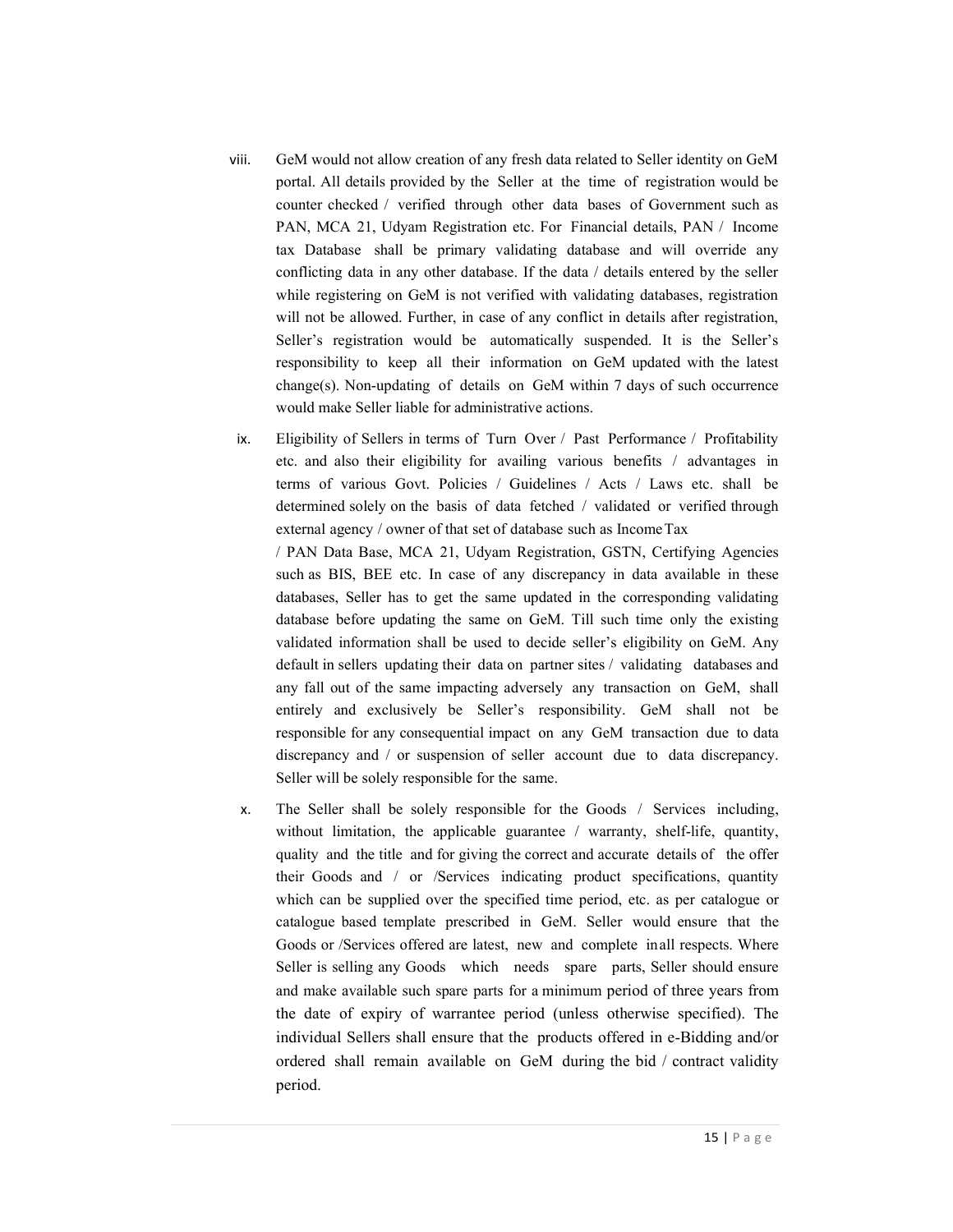- xi. Sellers shall offer minimum discount of 10% on the Maximum Retail Price (MRP) mandatorily (unless otherwise specified for offering their products on GeM). Sellers are free to offer higher discounts. The Seller must offer its best possible lowest price on GeM and undertake that it would not sell or offer to sell the same product outside GeM in comparable quantity on similar terms and conditions at a price equal to or lower than Offer Price on GeM. In case any such infringement by Seller is noticed, the Seller shall be liable to be removed / debarred from the GeM.
- xii. By offering their product on GeM, the Seller agrees for sharing price details of the offered Goods / Service by GeM authorities with other Government agencies including Department of Excise & Customs, Income tax, GST etc.
- xiii. Listing of Goods / Services in irrelevant / inappropriate categories is strictly prohibited. If any such infringement made by Seller leads to placement of a contract by any Buyer for such inappropriately offered product(s)/service(s) by the Seller, such contract shall be treated as null and void. No claim whatsoever against such contract shall be admissible and entertained.
- xiv. The Seller(s) shall pass on all the benefits associated with any scheme / offer / freebies provided by the OEM on any product from time to time on an "as-is basis" to the Buyer. This obligation will also apply to OEM's directly supplying the goods. Holding back any such offer or accounting such freebies in quantity supplied shall make such consignments liable to be rejected by the consignee and shall also be considered as inappropriate and against the GeM policies for which GeM reserves all rights to take necessary action against such Seller/OEM as deemed fit.
- xv. By registering on GeM and by participating in any bid on GeM, Seller undertakes that presently it is not "Debarred from Bidding" on the grounds mentioned in Rule 151 of GFR 2017.

### B. Role and Responsibilities of Buyer on GeM:

Buyer Registration on GeM is divided in two categories:

- a. Primary User: In GeM , the Primary User is as under:
	- i. Any officer of Central / State Government / PSU / Autonomous Bodies / Local Bodies / Constitutional Bodies / Statuary Bodies at the level of Deputy Secretary of the Government of India or equivalent
	- ii. Head of the Office at Sub Centre / Unit / Branch, can Register his / her organization / unit on GeM portal as Primary User.

Primary User shall be responsible for registering the organization on GeM, for creating User accounts for Secondary Users, assigning them roles and responsibilities on GeM and for supervision of all transactions performed by Secondary Users under him / her.

Primary User shall also be vicariously responsible for ensuring compliance of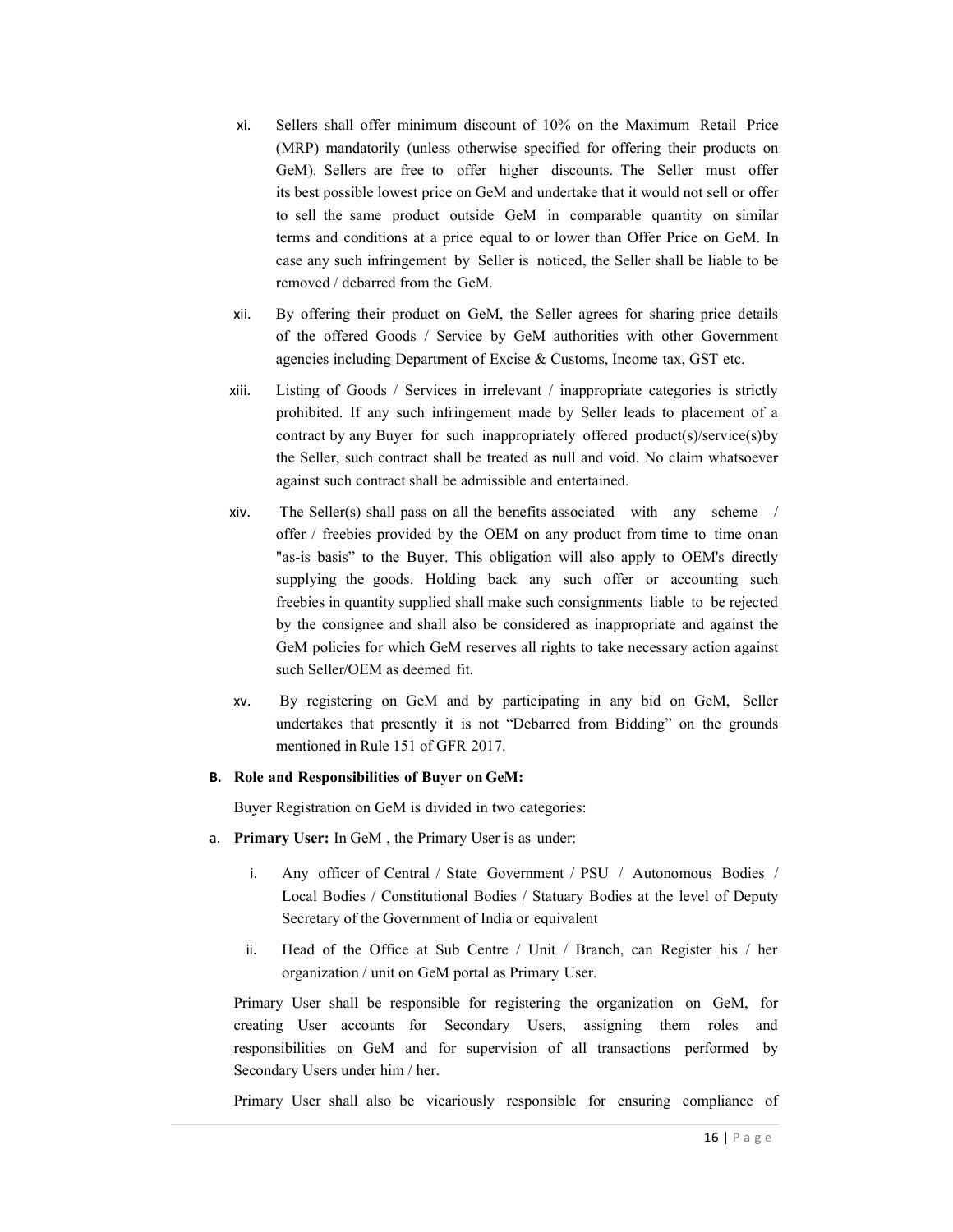General Financial Rules and / or Rules Governing Public Procurement in respect of their organization, all GeM terms and conditions and other Procurement Policies / Guidelines notified by the government from time to time, by all the secondary users including timely payments and for dispute resolutions as per GeM terms and conditions.

Primary user cannot perform any Procurement related transactions on GeM portal.

b. Secondary Users: Secondary Users are officials responsible for procurement transactions on GeM including Placement of Contracts, Receipt of Stores, and Payments to the Sellers etc. The access rights permissible to registered Secondary users would be decided by the Primary User of the Department. Secondary Users may be given the roles of Buyer / Consignee / Drawing and Disbursement Office (DDO) / Paying Authority etc. For transaction on GeM portal, Buyer is the official who is responsible for processing procurement transaction up to Order Placement stage. Consignee is the Secondary User in Buyer Organization responsible for certifying receipt and acceptance of the goods procured.

Buyer's responsibilities on GeM portal are as under:

- i. The Buyers are responsible to ensure that the procurement done by them are in compliance of General Financial Rules and / or Rules Governing Public Procurement in respect of their organization, all GeM terms and conditions and other procurement Policies / Guidelines notified by the government from time to time, including timely payments as per GeM terms and conditions.
- ii. The Buyers (in all capacities i.e. as Buyer, Consignee, DDO, Paying Authority etc) are responsible to ensure that the procurement done by them are in compliance with GeM Terms and Conditions / Guidelines and all contract related transactions are completed within time lines prescribed in GeM Contract.
- iii. The Buyers must ensure that they have the requisite authorization to enter into contract with Seller(s) on GeM for and on behalf of the organization, failing which such individual(s) shall be individually liable for its actions and also for any liability arising out of such actions.
- iv. While making procurement on GeM, the Buyers shall judiciously search and shortlist items using filters such as quantity, technical parameters, delivery period, warranty period, consignee location(s), Seller's eligibility etc. as per their approved requirements. Placement of contract for a product / service uploaded by the Seller in any wrong/inappropriate product category is strictly prohibited and such contracts shall be treated as null and void and such Buying shall adversely affect Buyer Rating on GeM.
- v. The Buyers shall satisfy themselves that the price of the selected offer is reasonable. Buyer is at liberty to utilize all the data / information and Business Analytics made available in GeM including e-bidding and reverse auction.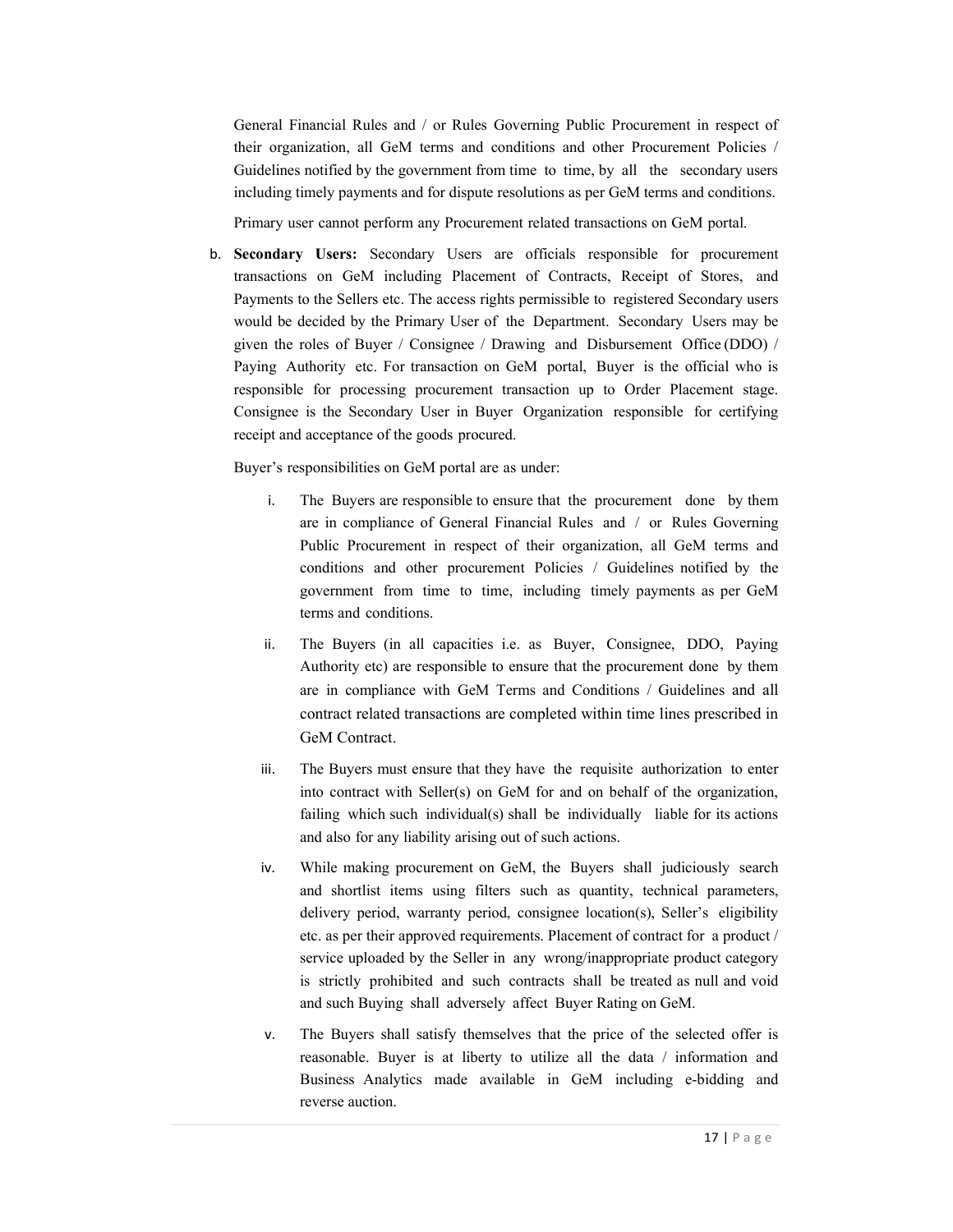- vi. The Buyers, before placing the order on GeM, should have the required mandatory approval with prior sanction and approval of the competent authorities and shall be in compliance with and as per procedures outlined in GFR and other procurement guidelines issued by the Government from time to time.
- vii. On award of the Contract(s), it would be construed that the Buyer has obtained all necessary Administrative & Financial sanctions of the competent authority and adequate funds are available indicating the relevant Head of accounts in the awarded Contract(s).
- viii. The Buyers should not exercise any corrupt influence on any aspect of contract and commit to take all measures necessary to prevent corruption maintaining complete transparency and fairness in all activities related to GeM.
- ix. Buyers are not allowed to place any order at GeM prices outside GeM. The prices on GeM are only applicable if the procurement is made through GeM portal. Using GeM prices for procurement outside GeM portal is strictly prohibited. Further, Buyers are not allowed to place any off-line contract to the Seller directly based on the outcome of e-Bidding / RA conducted on GeM. All such contracts shall be treated as null and void and GeM reserves the right to delete all data related to such transactions from GeM database besides taking suitable actions against such Buyers including suspension from GeM and / or reduction of Buyer rating etc.

# 4. Enabling provisions of Rule 149 of General Financial Rules- 2017

Enabling provisions of Rule 149 of General Financial Rules- 2017 as amended vide Ministry of Finance OM dated 02.04.2019 regarding procurement through GeM and necessary guidelines and terms and conditions thereon:

GeM portal may be utilized by the Government buyers for on-line purchases as under:-

- i. Up to Rs.25,000/- through any of the available suppliers on the GeM, meeting the requisite quality, specification and delivery period.
- ii. Above Rs.25,000/- and up to Rs.5,00,000/- through the GeM Seller having lowest price amongst the available sellers (excluding Automobiles where limit of Rs.30,00,000/- will be applicable), of at least three different manufacturers, on GeM, meeting the requisite quality, specification and delivery period. The tools for online bidding and online reverse auction available on GeM can be used by the Buyer if decided by the competent authority.
- iii. Above Rs.5,00,000/- through the supplier having lowest price meeting the requisite quality, specification and delivery period after mandatorily obtaining bids, using online bidding or reverse auction tool provided on GeM (excluding Automobiles where limit of Rs.30,00,000/- will be applicable).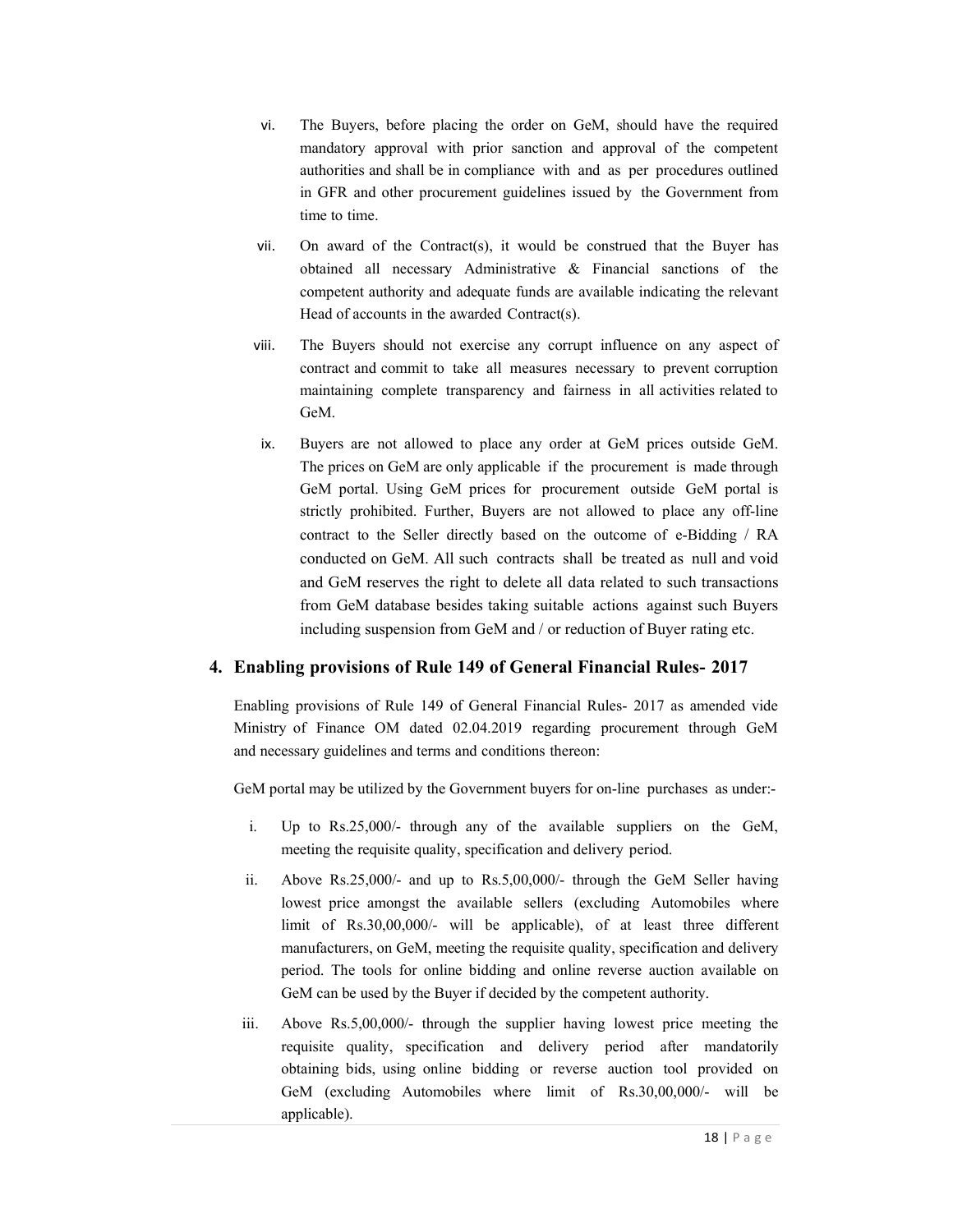- iv. The Government Buyers may ascertain the reasonableness of prices before placement of order using the Business Analytics (BA) tools available on GeM including the Last Purchase Price on GeM, Department's own Last Purchase Price etc.
- v. GFR rule 149 allows direct on-line purchases on GeM up to Rs. 25,000/ through any of the available suppliers on the GeM, meeting the requisite quality, specification and delivery period. However this is subject to procuring authorities certifying the reasonability of rates. While making such direct on-line purchase below Rs. 25,000/-, the buyer should have approval of competent authority and should also record reasons for selecting the specific product in case lowest priced products are not being accepted / ordered.
- vi. Tools have been deployed on GeM portal to show the price of compared products on other e-commerce sites (wherever available) and also the rates at which orders have been placed on GeM for such items in recent past. While taking decision on reasonableness of price, the buyers may also take into account the discount over MRP; Last Purchase Price on GeM, Department's own Last Purchase Price; rates on other e-commerce websites etc. The prices on e-commerce site give a broad idea and its terms and conditions may be different. If it is found that the price available on GeM marketplace is not reasonable or is substantially higher than e- commerce sites or LPP, the GeM Portal provides tools for online bidding or reverse auction which can be used by the Buyers to get better competitive rates and then satisfy themselves about reasonableness of the price as per GFR -2017 before placement of contract. Bidding should be considered as the preferred mode of procurement above Rs. 25,000/-.
- vii. In case of Direct Purchase, during carting period, rates for carted quantity, for that buyer, are frozen for carting period as notified from time to time on GeM against any upward revision by seller. However, advantage of any downward revision in the offer price of carted item shall be automatically provided to the buyer.
- viii. According to the provisions of Rule 149 (ii) of GFR, 2017, GeM shall be utilized by Government buyers for direct on-line purchases above Rs. 25,000/ and up to Rs. 5,00,000/- however such purchase has to be through the Seller having the lowest price (L-1) amongst the available Sellers on the GeM. In order to ensure that buyers select only L-1 available offer, the GeM portal enables buyer to first compare all the product options available on GeM to ensure that it meets its requirements/ specifications. While comparing, care should be taken by the Buyer that comparison has to be done between products of at least three different Manufacturers / OEMs. For L-1 buying, comparison has to be made between products of at least three different OEMs, as per GFR. If Buyer wants to buy any specific OEM's product then he has to go for Proprietary Article Certificate (PAC) buying after obtaining necessary approvals of competent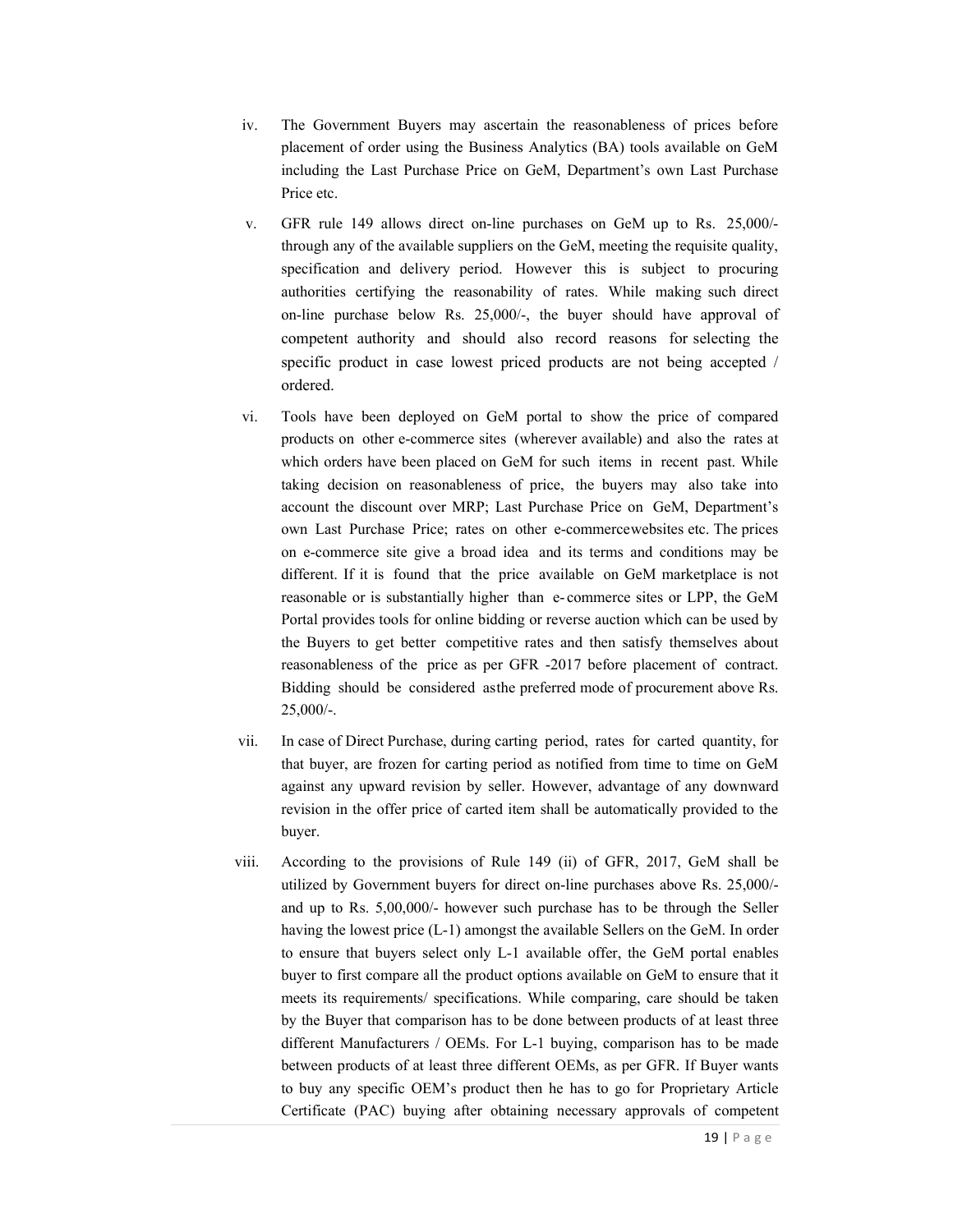authorities for PAC buying as per GFR-2017, as amended from time to time or the Procurement Guidelines of the respective Organisation as the case may be.

ix. Proprietary Article Certificate (PAC) Buying: While making procurement under PAC Buying on GeM, it is the responsibility of the Buyer to ensure that compliances with the conditions / rules as laid down under GFR, 2017, as amended from time to time or the Procurement Guidelines of the respective Organisation as the case may be is met before initiating procurement under PAC:

(a) In case a Govt. Buyer on GeM wants to make procurement on proprietary basis on the GeM Portal after obtaining the requisite approvals / PAC certificate from their competent authority as per Rule 166 of GFR-2017 or the Procurement Guidelines of the respective Organisation as the case may be, the Buyer can use PAC filter provided on GeM for selecting a specific model/ make available from a particular GeM Seller. The Buyer should ensure before procuring the goods under PAC Buying that the Proprietary Article Certificate as per the conditions laid down in GFR or the Procurement Guidelines of the respective Organisation as the case may be is available with the Buyer. It is the responsibility of the Buyer to ensure compliance with GFR or the Procurement Guidelines of the respective Organisation while procuring goods on proprietary basis through the GeM Portal including ensuring the certificate to be in proper format as per GFR or the Procurement Guidelines of the respective Organisation as the case may be.

(b) The Buyer should note that the Seller's price on the Portal is just their offer prices and the proper discovery of price generally happens through bidding/RA. Moreover, in PAC procurement irrespective of multiple listing by authorised sellers, the important issue of price control remaining with the OEM should not be overlooked. Therefore, in case of all the PAC procurements, the Buyers are advised to carry out extra due diligence in establishing the reasonableness of prices before placement of contract as per Para (vii) of Rule -149 of GFR-2017 or the Procurement Guidelines of the respective Organisation as the case may be.

(c) Except for direct buying up to Rs. 25,000/- subject to establishing the reasonableness of price, the bidding is mandatory for procurements above Rs. 25,000/- as per GFR. As result of bidding, the response could be as under:

- i. Only OEM is available or only single authorised seller is available.
- ii. OEM as well as multiple authorised Sellers are available.
- iii. Multiple authorised Sellers of the OEM are available.
- (d) After bidding, under PAC buying, the Buyer may take decision with the approval of the competent authority to process the procurement subject to establishing the reasonableness of prices before placement of contract as per Para (vii) of Rule - 149 of GFR-2017 or the Procurement Guidelines of the respective Organisation as the case may be.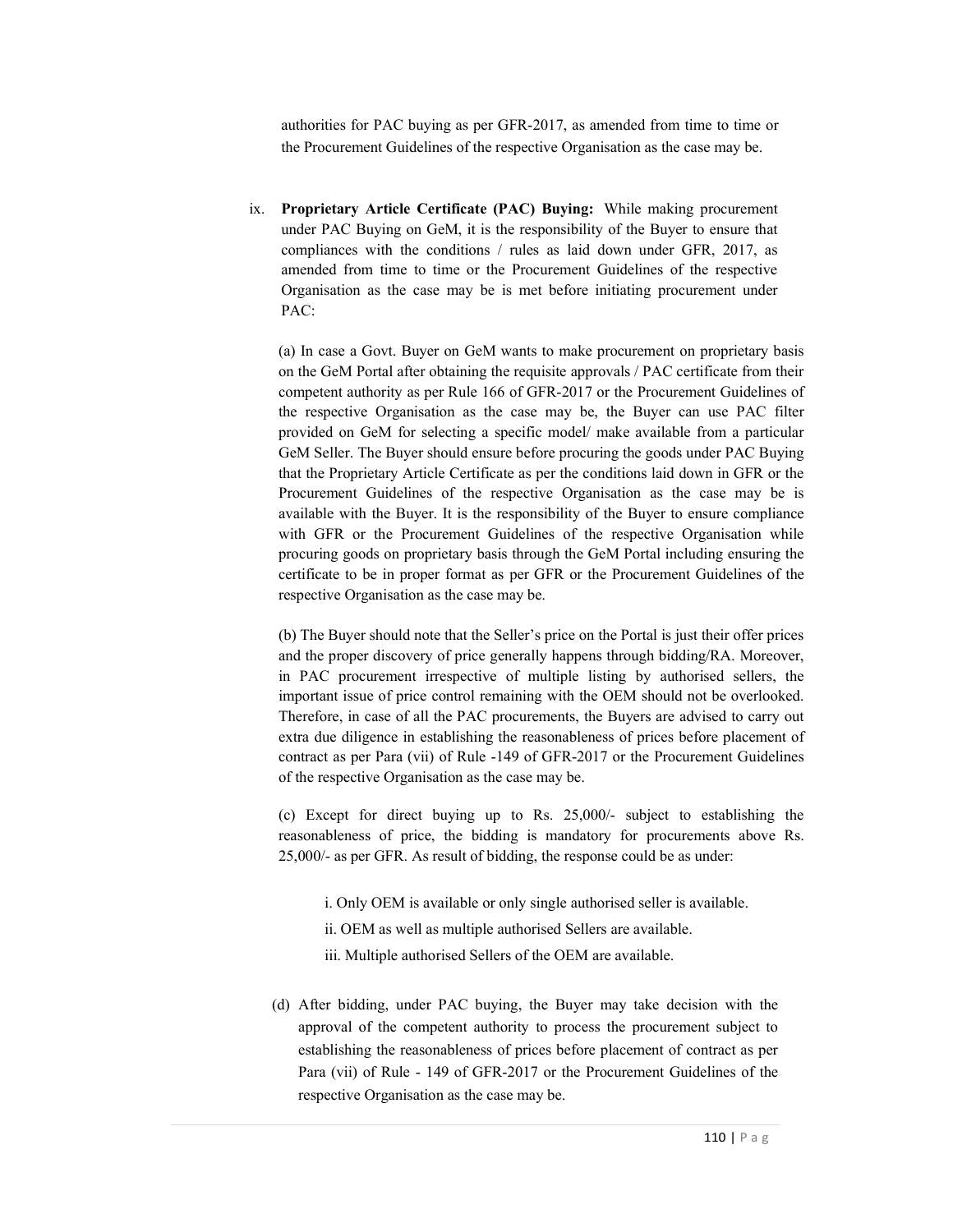- x. In order to give flexibility to the buyers in sourcing their requirements through GeM, provision has been made in e-bid and RA modules for indicating delivery period in terms of "number of days from date of placement of contract". While stipulating delivery period in their bid documents, Buyers are advised to be careful since un-realistic delivery period stipulations may result in elimination of some genuine sellers, lack of competition and may ultimately have impact on cost of procurement. While fixing delivery period in e-bid/ RA bid, buyers should not only take into consideration the quantity required and the essentiality of requirement of that quantity within stipulated time period but also the possible impact of shorter delivery period on competition in e-bidding / RA.
- xi. Splitting of demands by creating multiple Bids / RAs of same goods / services or making repeated procurements of same Goods / Services through L-1 buying as per rule 149(i) and 149(ii) of GFR-2017 are strictly prohibited on GeM. Splitting of demand deprives the organizations from achieving the best competitive prices leveraging economies of scale. It also implies avoiding the necessity of obtaining the sanction of higher authority required with reference to the estimated value of the total demand. It is a violation of Para Rule 149 (viii) of GFR -2017 and terms and conditions of GeM Portal and Buyer including the Primary Buyer shall be entirely responsible for the same. If any such splitting of demand is noticed, GeM shall have the right to take necessary action such as blocking of such Bids/RAs and / or cancelling such contracts.
- xii. GeM is a dynamic online marketplace. The product/service listings across the existing categories are dynamic. Moreover, new categories of products/services are continuously being added on GeM. In situations where there is only one offer available in a product/ service category and/or there is offer from only one Seller after filter based search, the buyer should not select such offer for buying. Efforts should be made by Buyer to get their past suppliers and prospective Sellers on-boarded on GeM so as to ensure availability of sufficient Sellers on GeM. This however will not apply for PAC procurement.

#### xiii. e-Bidding and Reverse Auction (RA) on GeM

- (a) The e-Bidding / RA module of GeM is a tool provided to the Buyer(s) for organizing bidding / RA from GeM Sellers of the particular product category for a pre-defined requirement i.e. quantity, technical parameters for Goods/ Services of the particular product category required for one or more Buyers / Consignees.
- (b) Prior to initiating e-Bidding / RA, the Buyer shall judiciously search and shortlist item among the items offered on GeM using filters such as quantity, technical parameters, warranty period, consignee location(s) etc. as per the requirement. In case the search made using actual quantity required, fails to identify sufficient offers, the Buyer may use an indicative quantity for initial search and selection of product and quantity may be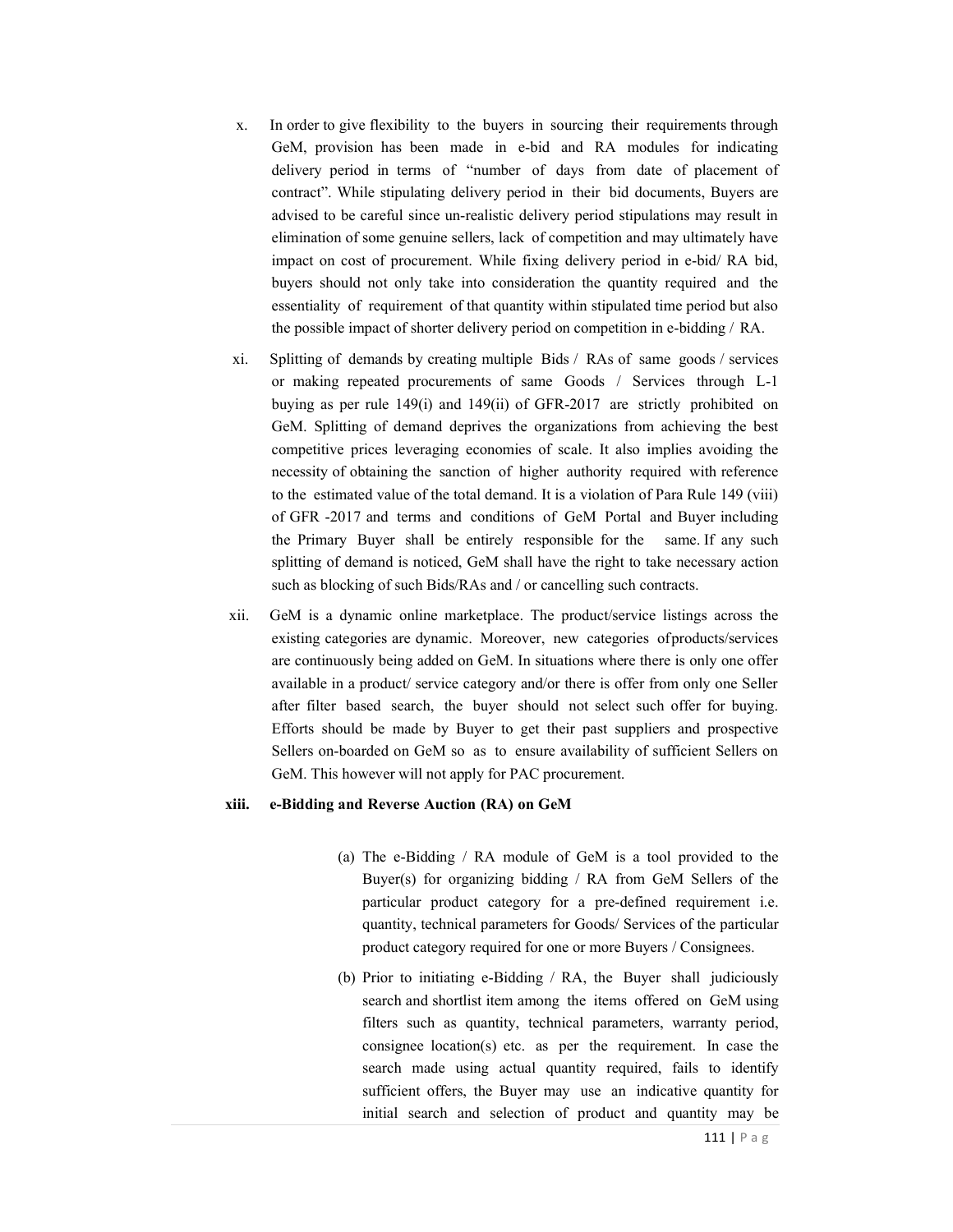amended to match the actual requirement at the time of finalizing e-Bidding / RA.

- (c) The technical parameters and warranty of the item identified by the Buyer shall be base parameters of the item for conducting e-Bidding / RA for the required Goods/Services.
- (d) The e-Bidding / RA document will be finalized by the Buyer(s) by stipulating requirements such as Quantity, Consignee Details, Terms of Delivery, Delivery Period, EMD, Performance Bank Guarantee, Time & Date for Start and End of Bid Submission and for Opening of Bids and required Bid Validity period etc. GeM system shall decide Start / Reference Price and Step Value of Decrement in case of RA based on product selection and / or outcome of bidding process.
- (e) The e-Bidding / RA invitation / Notice shall be published on GEM, stipulating the last date for bid submission / opening of bids giving at least clear 10 days time after the publication. Any change in last date for bid submission will be intimated to eligible bidders through e-mail / GeM. The e-Bidding invitation shall be extended to all the registered Sellers on GeM who have Goods / Services for that particular category listed on GeM, at least 2 hours prior to closing time of e-Bidding / RA. The GeM normally requires 48 hrs for approval / rejection of the product / service offered by Sellers before it is listed on the portal. Considering these time lines, the Sellers are required to offer their Goods / Services on GeM well in advance before bid closure. The decision of the Buyer/GeM regarding technical/commercial eligibility of the individual Seller to be invited for e-Bidding / RA shall be final.
- (f) The Seller participating in the e-bidding / RA may offer any one of their product(s) already listed on GeM. The bid submitted under e-Bidding / RA shall remain valid for 15 days (or as stipulated by the Buyer in the bid document) from the Bid Opening Date (till 24.00 Hrs IST). Bid Validity can be further extended with mutual consent between Buyer and Seller. The products offered in e-Bidding / RA can not be withdrawn by the Sellers from GeM during the bid validity period. The Buyer reserves the right to postpone/cancel the e-bidding and intimation thereof will be sent by e-mail / GeM to the Bidders. Any amendment / corrigendum to the e-bid invitation issued by the Buyer will be made online and shall be uploaded on the GeM. The participation by the Seller in e-bidding shall be construed as his / her acceptance for all the Terms and Conditions as outlined in the e-bidding including GTC, STC and ATC. However, the Buyer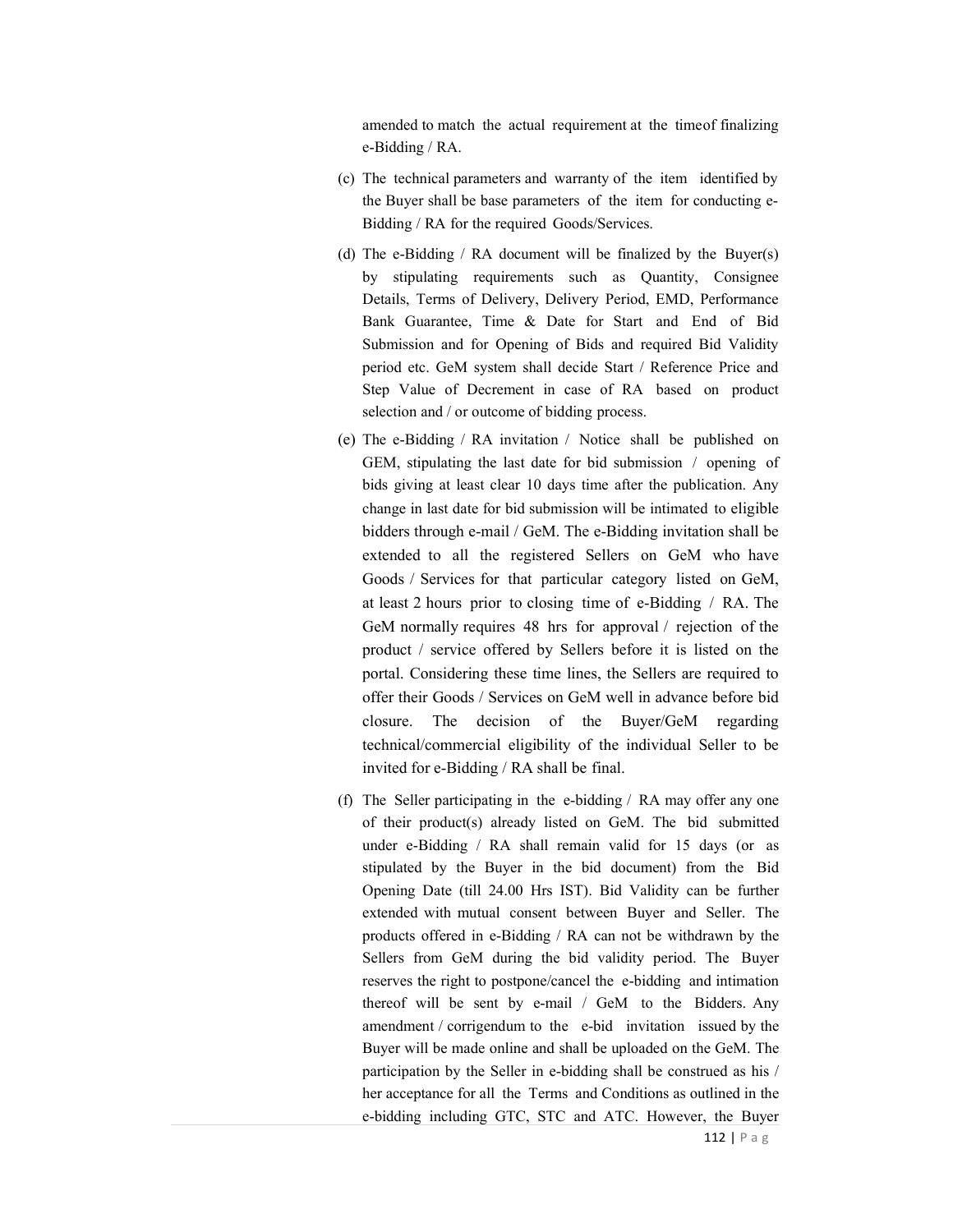shall have right to decide the technical and commercial acceptability of the individual bids based on eligibility criteria and compliances as stipulated in the bid document. The technical parameters shown in the bid are from a particular catalogue as selected by the buyer while applying initial filters in selection of the product. The sellers are free to bid for same, equivalent or superior specifications catalogue / products. In the public interest, buyers will evaluate such bids based on their requirements / end use and bid parameters and will accordingly technically accept or reject the bids on merits.

- (g) In bid documents, Buyers can incorporate suitable eligibility criteria and additional terms and conditions only using various filters and ATC module available in e-bidding / RA modules of GeM. Buyers are not allowed to incorporate eligibility criteria and / or additional / special terms and conditions exterior to the GeM portal by making reference to any other website / documents etc.
- (h) In case, two or more acceptable bidders are found to have quoted identical lowest bid price, Buyer has to conduct Reverse Auction for the required Goods among all technically qualified bidders in case of bids for Goods. In case of Services bids, if the multiple L-1 bidders have quoted the lowest allowed price for that service, Buyer shall have two options for placement of Contract:
	- a) Placement of contract by selection of an agency from amongst the L-1 bidders through a Random Algorithm run by GeM system.
	- b) Placement of contract on any one of the L-1 bidders based on any criteria as deemed fit by the Buyer with appropriate internal approvals
- (i) The Buyer reserves the right to accept/reject any bid including the lowest bid received through e-bid and/or annul the e- bidding process.
- (j) The participating bidders shall not disclose details of their bids or other details of their e-bids to other bidders or indulge in any anti-competitive behaviour including price manipulation in violation of Competition Act, 2002.
- (k) The Buyer/GeM will not be held responsible for consequential damages such as no internet connection, no power supply, system problems, loss of electronic information, power interruption etc.
- (l) Against any bidding or RA conducted on GeM, if a bidder quotes Nil Charges/consideration, the bid shall be treated as nonresponsive and will not be considered.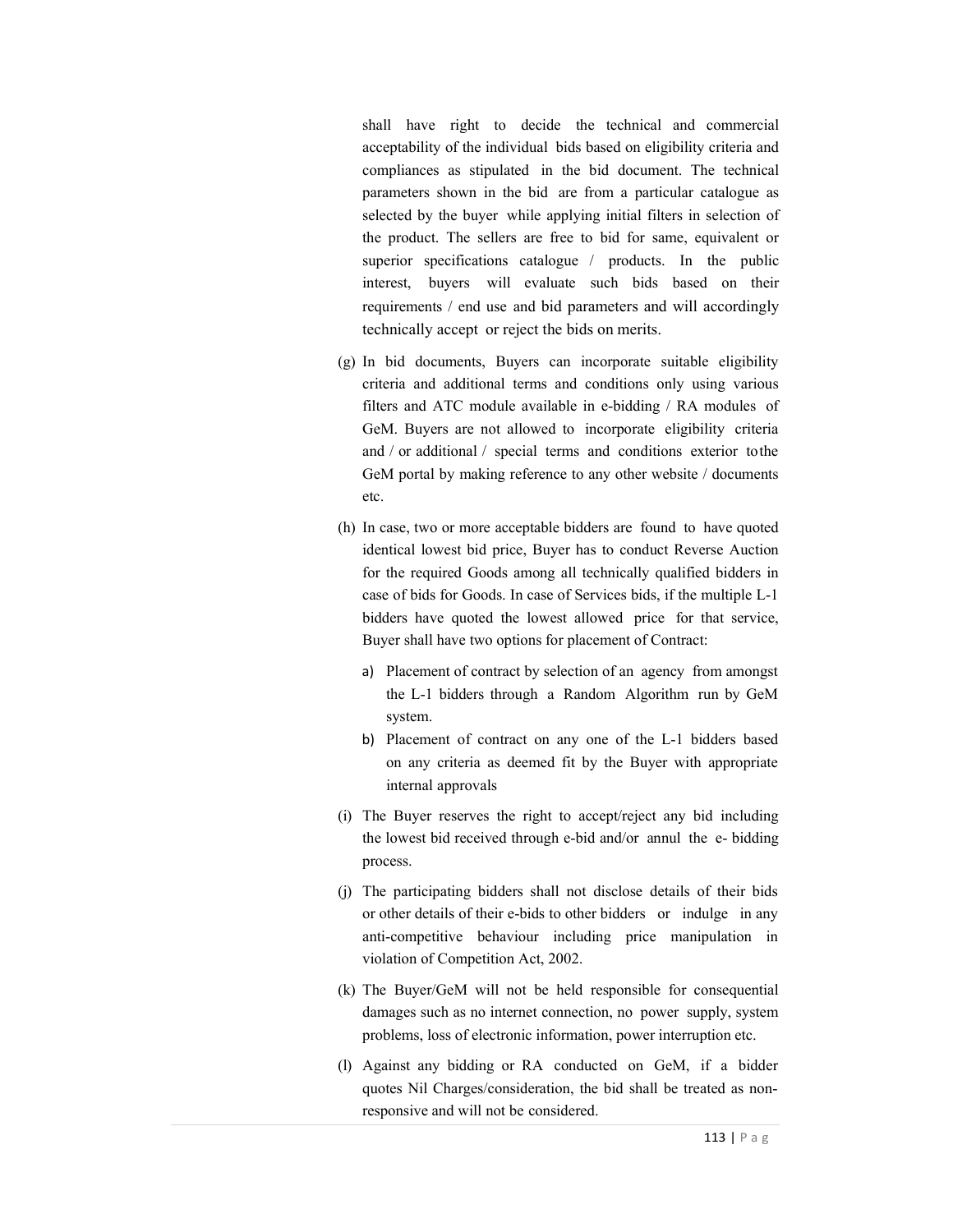- (m) There shall be no EMD for Bids / RA having estimated value less than Rs. 5 lakh. For bids / RA having estimated value more than Rs 5 Lakh, while finalizing e-Bid / RA, Buyer shall indicate the exact amount of EMD required to be submitted by bidders in the form of Bank Guarantee on GeM portal in the prescribed format. Scanned copy of the same shall be uploaded by Seller in the online bid and hard copy of the same will have to be submitted directly to the Buyer within 5 days of bid opening. GeM recommends quantum of EMD  $@$  1% of estimated value of procurement. The Buyer also has the option to select EMD between 0.5% to 5%. The same should be valid for 45 days beyond the bid validity. Following categories of Sellers shall however, be exempted from furnishing EMD:
	- i. Micro and Small Enterprises who are manufacturer of the Primary Product Category or Service Provider of the Primary Service Category and give specific confirmation to this effect at the time of bid submission and whose credentials are validated online through Udyam Registration and through uploaded supporting documents.
	- ii. Start-ups as recognized by Department of Industrial Policy and Promotion (DIPP).
	- iii. KVIC, ACASH , WDO, Coir Board, TRIFED and Kendriya Bhandar.
	- iv. Sellers who have got their credentials verified through the process of Vendor Assessment by Vendor Assessment Agencies for the Primary Product / Primary Service for which Bid / RA has been invited.
	- v. Sellers/ Service Provider having annual turnover of Rs 500 Crore or more.
	- vi. Micro and Small Enterprises registered with NSIC for the Primary Product Category whose credentials are validated through NSIC database and through uploaded supporting documents.
	- vii. Micro and Small Enterprises registered with DIC for the Primary Product Category whose credentials are validated through DIC database and through uploaded supporting documents.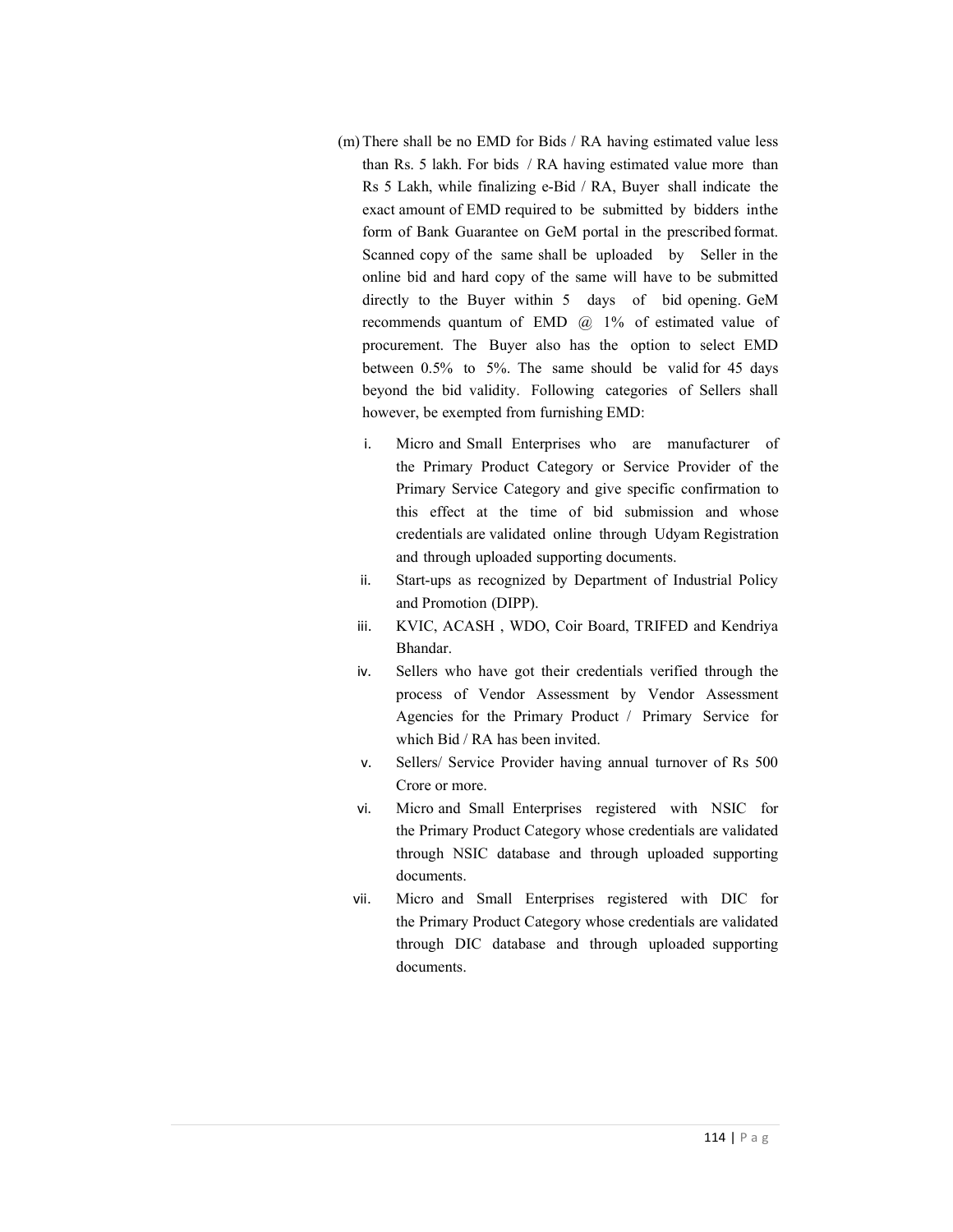- viii. Sellers / Service Providers holding BIS License for the Primary Product Category whose credentials are validated through BIS database and through uploaded supporting documents.
- ix. Central / State PSUs.
- x. Seller / Service Provider registered with designated Agency / Authority as specified in the bid document by the Buyer – such bidder shall have to upload scanned copy of relevant registration document in place of EMD document while bidding.
- (n) EMD submitted by the bidder shall be forfeited, if the bidder:
	- i. Withdraws or modify or impairs or derogates from the bid in any respect within the period of validity of its bid; or
	- ii. If it comes to notice that the information / documents furnished in its bid is false, misleading or forged; or
	- iii. Fails to furnish requisite performance security / PBG within stipulated time required as per e-bid / RA conditions.
- (o) Notwithstanding above, GeM SPV / GeM Admin also reserve the right to debar such seller from GeM portal. Such debarment shall be for minimum 3 months initially on first such offence and on repeat offence, the debarment period can be increased suitably by GeM SPV / GeM Admin. By submitting a bid on GeM, the Bidder explicitly undertakes to abide by the above clause.
- (p) Earnest money of unsuccessful bidders shall be returned within 15 days after the award of contract or expiry of bid validity whichever is earlier. Earnest money of successful bidder shall be returned within 15 days after receipt of Performance Security / e-PBG.
- (q) In case of RA, Start / Reference Price and Step Value of Decrement shall be indicated to the Bidders at the start of the auction. Any participating bidder can bid one or multiple Step Decrement lower than the prevailing Lowest Bid at that time.
- (r) The Bidder shall be able to view Bid Start Price, Bid Decrement Value, Prevailing Lowest Bid value and last Bid Placed by him. Whenever a lower price bid is received in the closing moment i.e. within 15 minutes of existing end time of Reverse Auction, the end time of reverse auction shall be extended automatically by another 15 minutes. All participant sellers of that RA shall be notified by the GeM system about extension of time through email and/or SMS and they shall be allowed to submit revised bid under the RA. The same process shall be repeated, if there is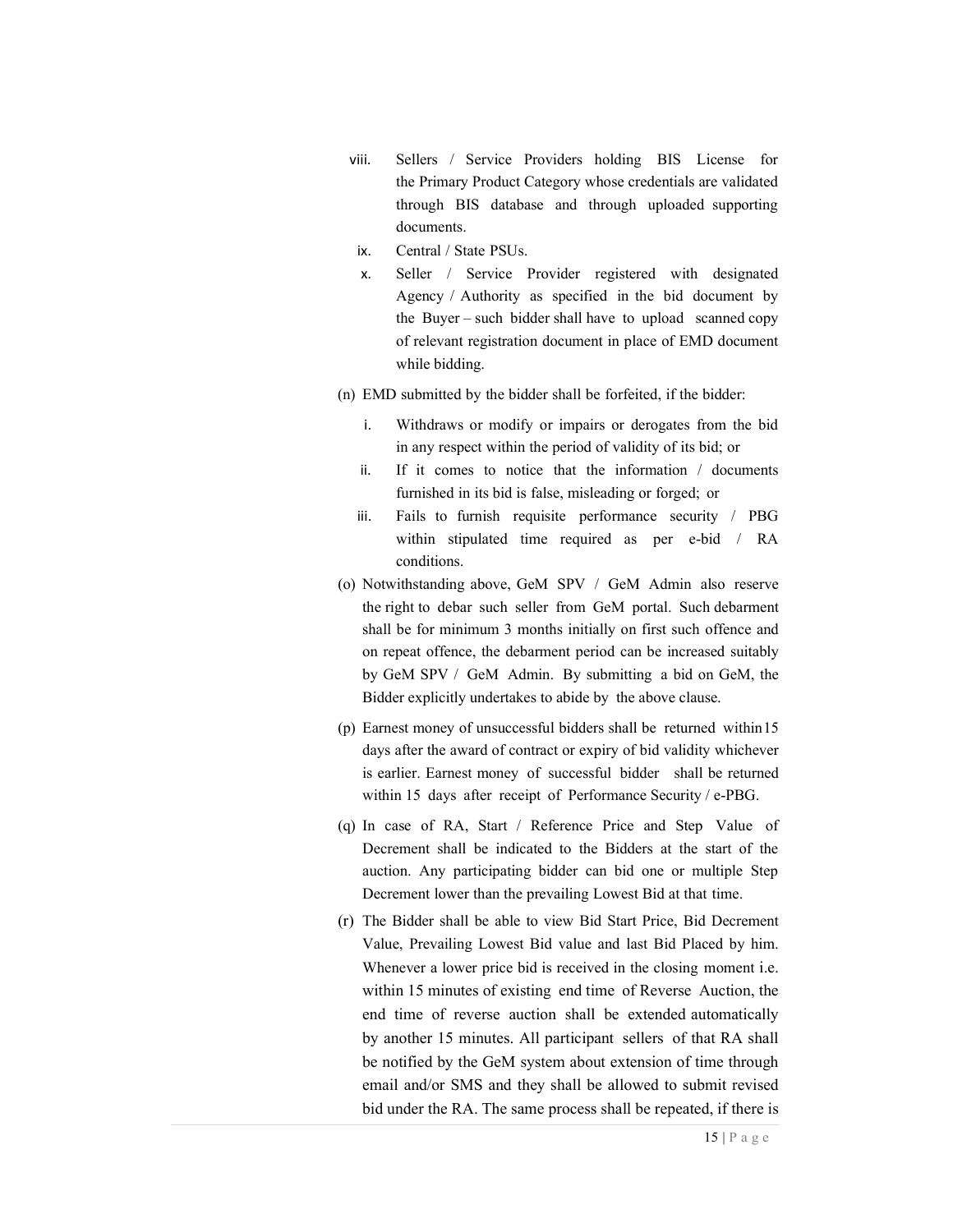another lower bid received in the RA during last 15 minutes of RA.

- (s) GeM / Buyer shall not have any liability to bidders for any interruption or delay in access to the GeM site / Reverse Auction link etc, irrespective of the cause.
- (t) By creating a bid on GeM, the Buyer undertakes as under:

"I confirm that this tender document complies with the "Public Procurement (Preference to Make in India) Order, 2017, as amended from time to time" issued by DIPP and "Public Procurement Policy for Micro and Small Enterprises (MSEs) Order, 2012, as amended from time to time " issued by MoSME".

(u) Bid to RA: While creating bid on GeM, Buyer shall have the provision to select Bid to RA option. If this option is selected by the Buyer at the time of bid creation, Sellers would be required to submit their Technical and Commercial bids before bid closure. After completion of technical evaluation by the Buyer, Reverse Auction would be conducted amongst first 50% of the technically qualified bidders arranged in the order of prices from lowest to highest. Number of sellers eligible for participating in RA would be rounded off to next higher integer value if number of technically qualified bidders is odd (e.g. if 7 bids are technically qualified, then RA will be conducted amongst L-1 to L-4). In case number of technically qualified bidders are 2, RA will be between both without any elimination.

In case Primary products of only one OEM are left in contention for participation in RA based on lowest 50% bidders qualifying for RA, the number of sellers qualifying for RA would be increased to get at least products of one more OEM (directly participated or through its reseller) if available. Further, if bid(s) of any seller(s) eligible for SME preference is  $\ell$  are coming within price band of 15% of L-1 or if bid of any seller(s) eligible for Make in India preference is / are coming within price band of 20% of L-1, then such SME / Make in India seller shall also be allowed to participate in the RA process. After the RA process, the award of contract(s) shall be made by the buyer keeping in view the Public Procurement Policy for Micro and Small Enterprises (MSEs) Order, 2012 and Public Procurement (Preference to Make-in-India) Order, 2017 last revised on 29.5.2019 as amended from time to time.

(v) In case any Seller / Service provider has been debarred in any particular Department / Organization, Buyers of that particular Department / Organization only shall have the right to disqualify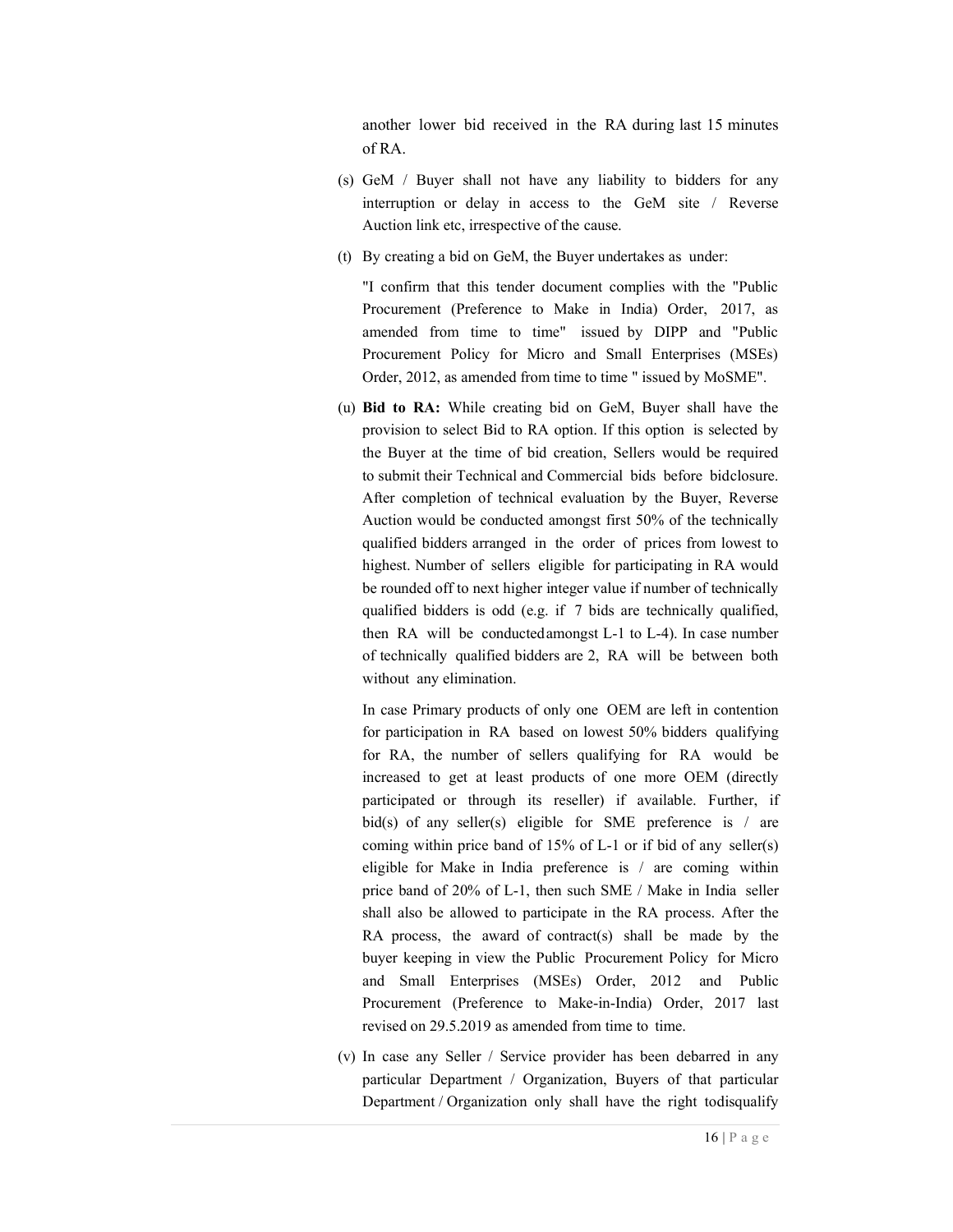such Sellers / Service providers at the time of technical evaluation of Bids during the period of debarment, subject to the condition that orders of such debarment has been taken with approval of Competent Authority of that Department / Organization and has been communicated to the concerned Seller / Service Provider before bid opening date.

- (w) GeM is an end to end on-line procurement portal and not a tender publishing portal. GeM has detailed GTC, product / service specific STC and a rich ATC library in-built in the portal which can be used to create a comprehensive bid document. Based on the available terms and conditions, there is hardly any need to add any additional conditions to be attached with any GeM bid. However, for inclusion of some clause which is considered absolutely necessary for that particular bid for reasons to be explained in detail, a provision for inclusion of additional conditions in the bid through corrigendum is available in Request Management System. Only indispensable conditions that are not covered in and are not in conflict with GeM GTC, Product / Service STC and the standard ATC library, and which are in compliance with the Govt. orders on Public Procurement and are not restrictive and not against the core principals of transparency, fairness and efficiency enshrined in GeM, can be requested through RMS ATC request for making part of GeM bid through corrigendum. Each such request has to be made only after due approval of the Competent Authority in Buyer Organization confirming that the request has been made with the approval of the Competent Authority. Buyer organization shall be solely responsible for the impact of the requested clauses on the bidding process and its outcome. The clauses which are already covered in standard ATC library available on GeM Portal, will not be allowed through RMS.
- (x) Determination of eligibility in case of products requiring BIS License: In case the bid requires availability of BIS License, bidder has to upload currently valid and operative BIS License copy (Valid on the date of bid opening) to be considered eligible. Submitted BIS License may be in the name of Bidder / OEM or in the name of the Manufacturer to whom the OEM has outsourced manufacturing of his brand of product. The name of the Brand of the offered product should be mentioned in the BIS License. BIS certificate issued under Compulsory registration Scheme for electronic products to OEM/Brand owners for the products marketed under their brand name wherein their products are manufactured at third-party manufacturing unit is valid and is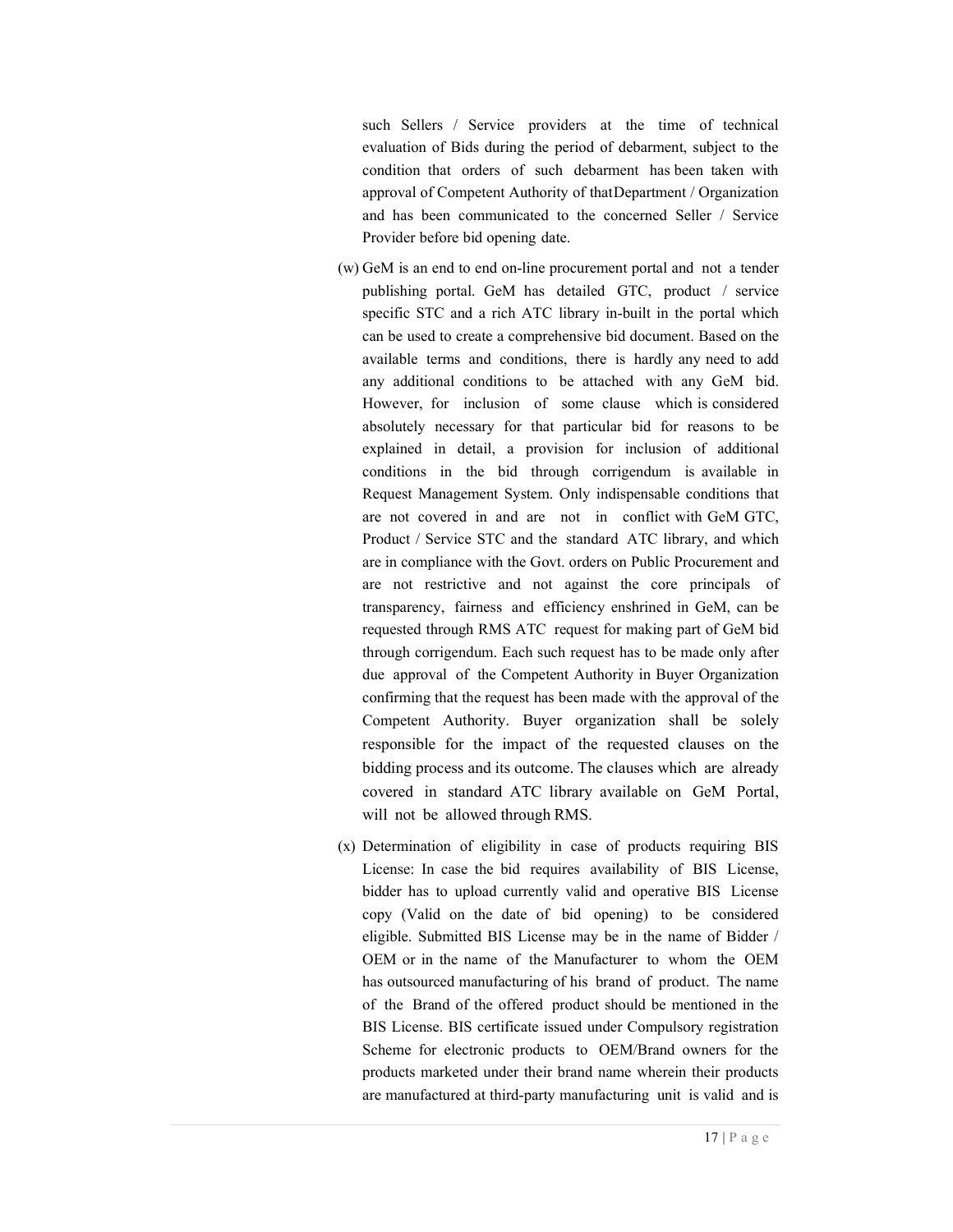allowed for participation in the bids floated on GeM. The Manufacturer's Authorization in all such cases wherein the manufacturing is done by a third party shall be issued by the Brand owner / OEM and not by the third-party manufacturing unit mentioned in the BIS certificate.

(y) Bid Splitting: In case of critical / vital / safety / security nature of the item, and / or large quantity under procurement and / or urgent delivery requirements and / or inadequate vendor capacity, Buyer may decide to have more than one source of supply. In such cases Buyer may opt for Bid Splitting while creating the bid on GeM, clearly indicating the Bid Splitting ratio in which order will be split among L-1, L-2, L-3 etc as per ratio of splitting predisclosed in the bid . After technical and financial evaluation, before splitting the quantity, it should be ensured by the Buyer that the L1 price is reasonable. After deciding the acceptable reasonable price, L1 would be awarded contract for at least the first / highest percentage indicated in the bid splitting ratio. For the rest of the bid quantity, the L-1 rates / lowest accepted rate will be counter offered to the next higher quoting bidder(s) for price matching. On acceptance of the counter offer, the order will be placed on next higher quoting bidder(s) for the respective percentage. In case of non- acceptance of the counter offer by the next higher quoting bidder(s), a similar offer shall be made to L3 and L4, and so on. In case counter offered rates are not accepted for ratio of splitting quantity as per bid document by any of the subsequent bidders, the left over quantity will be divided between bidders who have accepted the rates in the ratio of their originally allocated quantities subject to their confirmation and after getting consent on mutually agreed delivery schedule for the additional quantity.

### 5. Contract(s):

Following documents shall be construed to be part of the contract generated through GeM:

- i. Scope of supply including price as enumerated in the Contract Document.
- ii. General Terms and Conditions (GTC).
- iii. Product / Service specific Special Terms and Conditions (STC).
- iv. Product / Track / Domain Specific STC of Particular Service including its SLA (Service Level Agreement)
- v. Bid / RA specific Additional Terms and Conditions (ATC).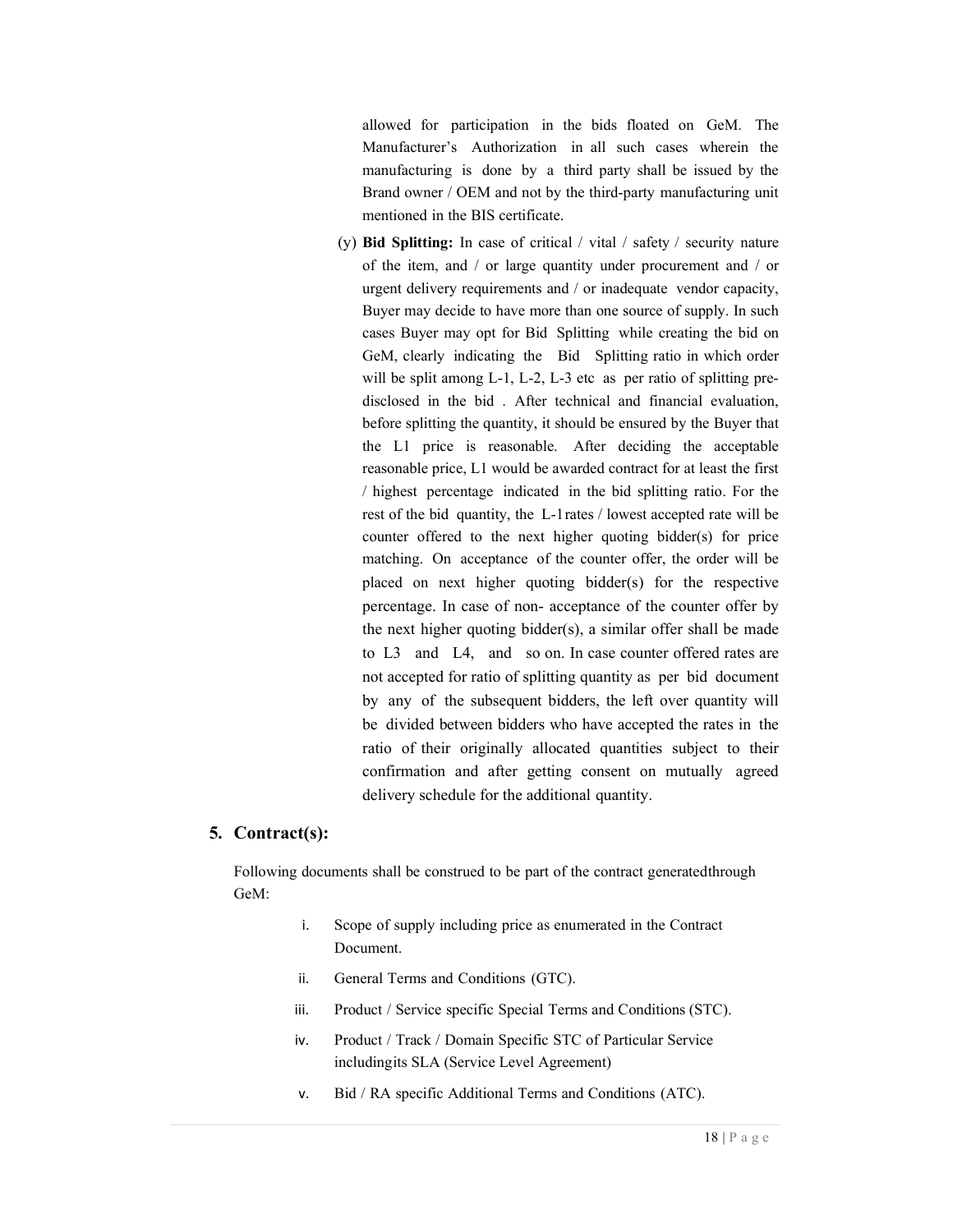The Terms and Conditions stipulated in STC & SLA will supersede those in GTC and Terms and Conditions stipulated in ATC will supersede those in GTC and STC in case of any conflicting provisions.

## 6. Prices:

i. Offer price on GeM portal: The prices of the offered Goods or Services shall be firm and fixed at any point of time and shall be indicated in INR for each accounting unit. The Seller can choose to offer Goods or Services with uniform all inclusive unit price for deliveries at locations across India on All India basis or for specified locations selected at the time of product listing. As such, for supply of Goods contract, no additional charges such as local levies / transportation / loading unloading charges etc., shall be payable over and above the contract price. For selected freight intensive products, as notified on GeM, the Seller may quote unit price inclusive of GST with delivery charge(s) (including transportation, loading unloading and local levies) payable extra as defined in the relevant categories. In respect of items requiring installation and / or commissioning and other services (as indicated in technical details of the item), the charges for the same shall also be included in the offered price on GeM.

Once a Buyer carts a particular quantity of offered Goods / Service, during carting period as notified from time to time on GeM, rates for carted quantity, for that buyer, are frozen for the period as specified on the portal against any upward revision by seller. However, advantage of any downward revision in the offer price of carted item shall be automatically provided to the buyer.

- ii. Offer price in e-bidding: Bidder is required to indicate offer price in the price schedule as provided in the bidding document. Complete breakup of price as required must be indicated. However evaluation of the bid shall be on the basis of total all inclusive, landed price at consignee destination (unless otherwise specified in the ATC).
- iii. Offer price in RA: Bidder is required to indicate total offer price. Evaluation of the bid shall be on the basis of total all inclusive, landed price at consignee destination (unless otherwise specified in the ATC). Successful bidder shall have to provide complete breakup of the quoted price in the required price bid format before award of contract.

# 7. Performance Security and Performance:

- i. There shall be no Performance security / PBG requirement for contracts:
	- a) Placed under Direct Purchase / L-1 Purchase Option under Para (i) and (ii) of GFR rule 149;
	- b) Placed through Bids / RA with estimated bid value up to Rs 5 Lakh (in case of Goods contracts); and
	- c) Placed through Bids / RA with estimated bid value up to Rs 5 Lakh (in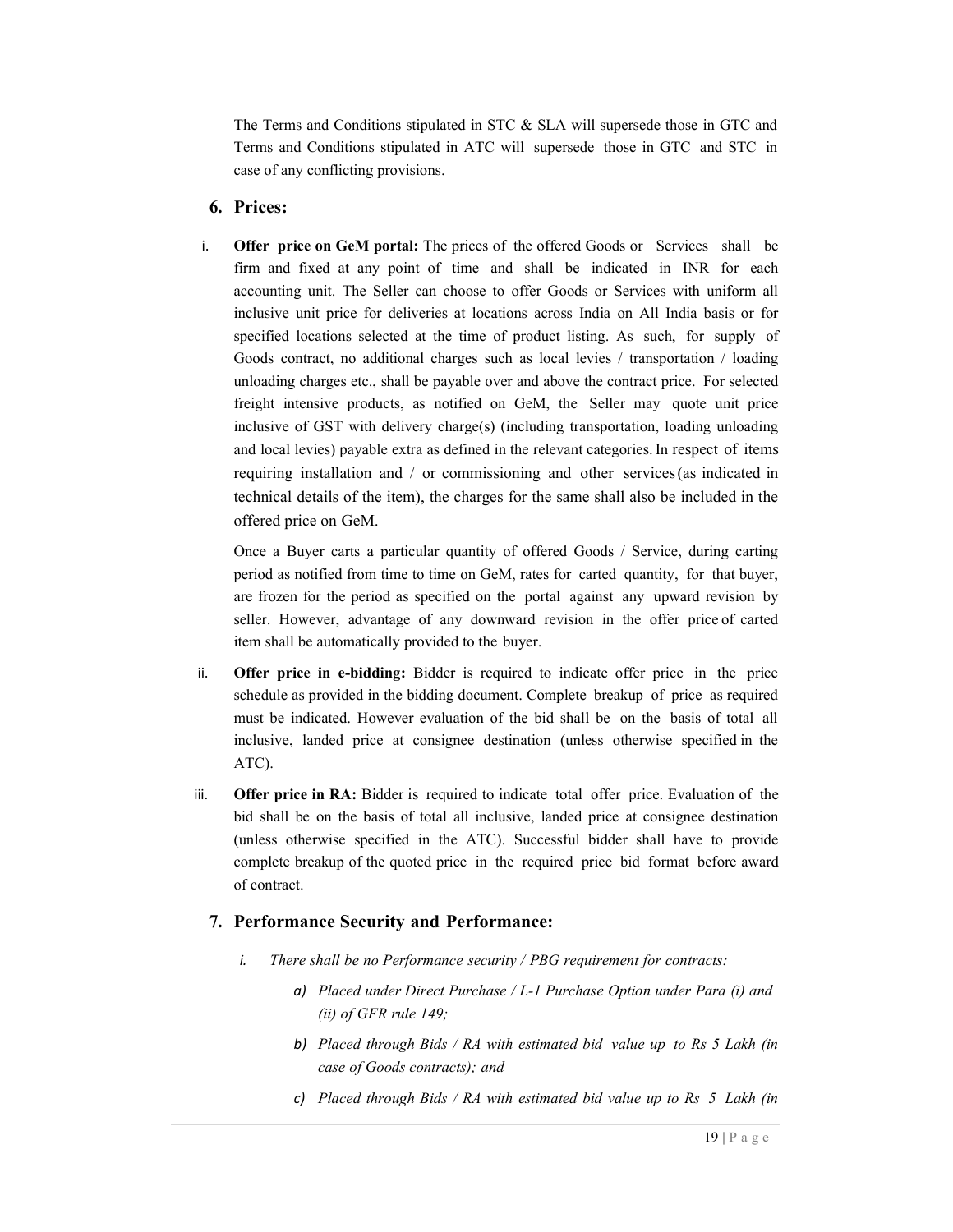### case of Services contracts)

ii. In case of contracts placed following e-Bidding  $/ RA$ , Performance Security  $/$ Performance Bank Guarantee (PBG) (in format provided on GeM) valid for 2 months beyond the date of completion of all contractual obligations including warrantee obligations, will be obtained from the successful Bidder, for ensuring due performance of the contract. GeM recommends quantum of Performance Security @ 2% of the value of contract. The Buyer also has the option to select Performance Security between 2% to 10%. While finalizing e-Bid / RA, Buyer shall indicate the % of Performance Security required to be submitted by successful bidders. In case of any extension of contract obligation period, the seller shall be liable to suitably extend the validity of the Performance Security.

Such Performance Bank Guarantee, in prescribed format, from a scheduled commercial bank must be submitted by Seller to the Buyer within 15 days of award of contract on GeM. The payments to the seller shall become due only after receipt of Performance Bank Guarantee by the Buyer and verification of its genuineness.

If the Seller fails or neglects to observe or perform any of his obligations under the contract it shall be lawful for the Buyer to forfeit either in whole or in part, the Performance Security furnished by the Seller.

If the Seller duly performs and completes the contract in all respects the Buyershall, refund the Performance Security to the Seller within 30 days of completion of all contractual obligations by the Seller.

# 8. Duties & Taxes:

- i. Offer Prices on GeM shall be on all inclusive basis i.e. including all taxes, duties, local levies / transportation / loading-unloading charges etc. In the case of Bid / RA, complete break-up of the quoted price in the required price bid format shall furnished by the Bidder, before award of contract.
- ii. Statutory variation in the rate of GST, taking place between the date of award of contract and the original / refixed delivery period, shall be to the Buyer's account. For claiming any change in price due to such Statutory variation, the seller shall have to lodge claim before the Buyer providing documentary evidence of change in rate of GST taking place after the date of award of contract and the date of supply within the original / refixed delivery period. Buyer shall issue necessary amendment in the contract to enable generation of supplementary invoice or revised invoice as the case may be.
- iii. No increase in price on account of statutory increase in the rate of GST taking place during the period of delivery period extension with liquidated Damages shall be admissible. Nevertheless the Buyer shall be entitled to the benefit of any decrease in price on account of reduction in GST taking place during extended delivery period.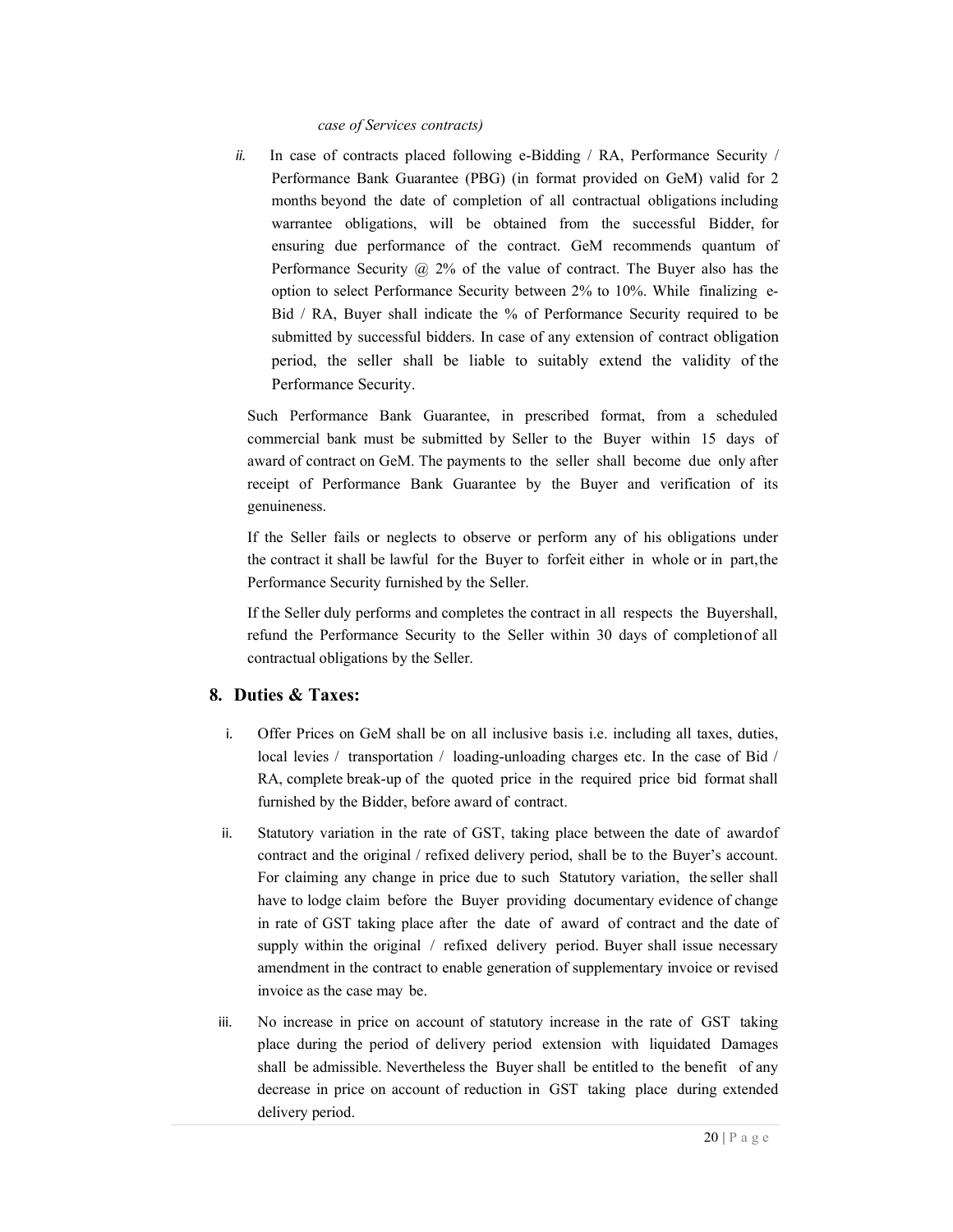- iv. The Bill Form / On-line invoice shall be generated by the Seller which may inter-alia include the following confirmations from the Seller:
	- a. Certified that the Goods and Services Tax (GST) charged on this Bill is not more than what is payable under the provision of the relevant Act or the Rules made there under.
	- b. Certified that the goods on which GST has been charged have not been exempted under the GST Act or the rules made there under and the charges on account of GST on these goods are correct under the provisions of that Act or the Rules made there under.
	- c. Certified that the Seller is registered with above indicated GSTIN as dealer in the State where in their Billing address is located for the purpose of GST.
	- d. The on-line bill form / invoice generated on GeM is not a replacement for the GST invoice. The proper GST invoice as per requirements of GST rules shall be sent by the seller to the buyer / consignee directly along with the Goods / Services as and when deliveries are made to the consignee.
- v. Seller shall comply with all the necessary statutory compliances including but not limited to providing GST invoices or other documentation as per GST Law relating to the supply of Goods or Services, uploading the details of the invoices, payment of taxes, timely filing of valid statutory returns for the tax period in the GST portal. In case the Input Tax Credit of GST is denied or demand is recovered from Buyer on account of any act/ omission of the Seller in this regard, the Seller shall be liable in respect of all claims of tax, penalty and / or interest, loss, damages, costs, expenses and liability that may arise due to such non-compliance. Buyer shall have the right to recover such amount from any payments due to the Seller or from Performance Security, or any other legal recourse from the said Seller. If any tax is required to be paid by the Seller in pursuance of any demand from tax authorities, on account of Seller's suppression of facts, fraud or wilful misstatement of facts while offering the products or submitting the bids, then the same shall not be passed on to Buyer through debit notes or Invoices or Supplementary Invoices and the seller shall be solely liable for payment of the same.

# 9. Integrity Pact:

All the Users in GeM i.e. Seller as well as Buyer agree not to indulge in any corrupt practices including without limitation any activity or action to influence the transaction on any aspect of contract and commit to take all measures necessary to prevent corruption maintaining complete transparency and fairness in all activities related to GeM. Users agree to follow and adhere with the Integrity Pact guidelines provided on GeM Portal.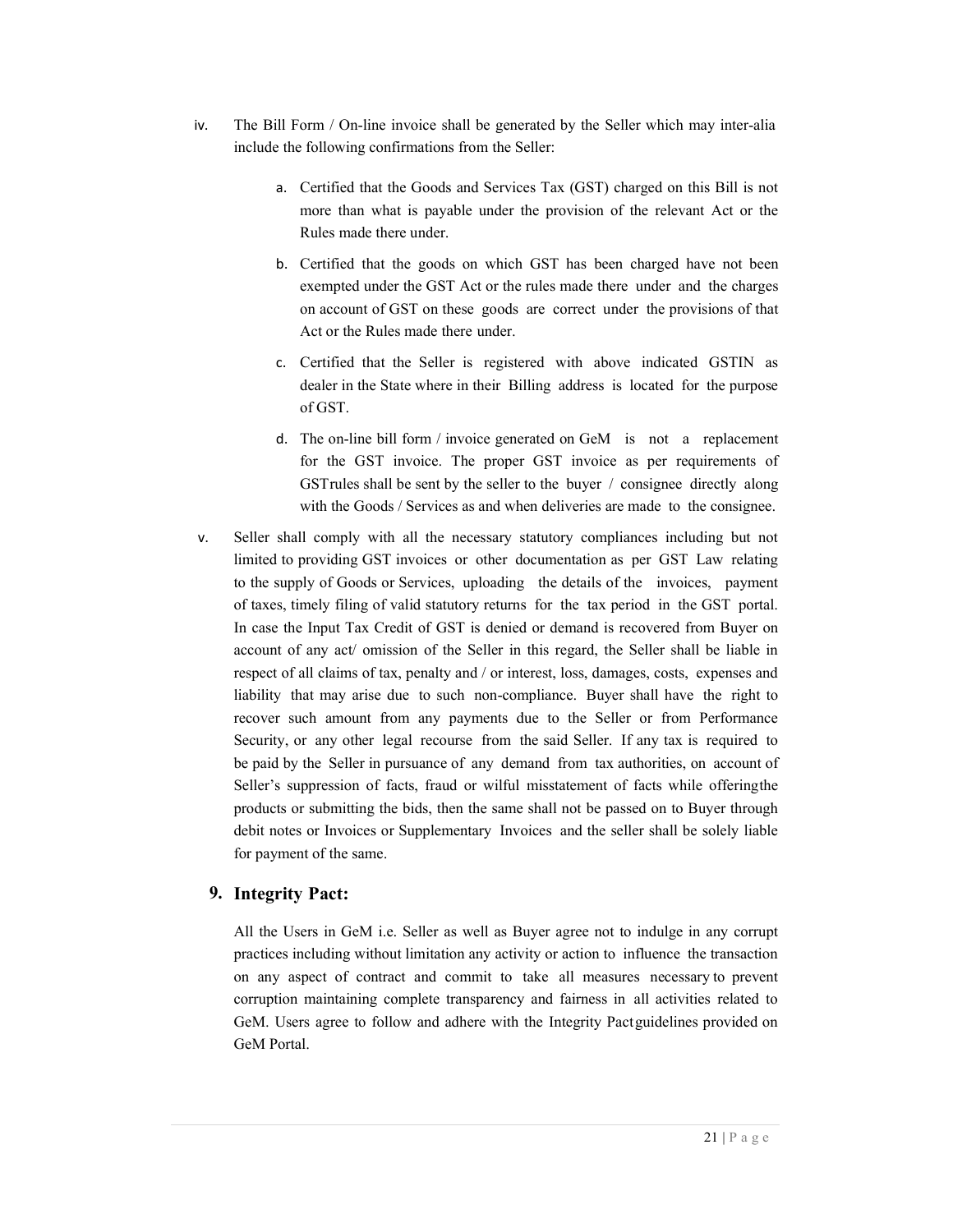# 10.Guarantee And Warrantee:

- i. The Goods/Services supplied under the Contract(s) shall be in accordance with the contract specifications  $\&$  quality and the Goods shall be brand new and have standard Guarantee/Warrantee for one year period from the date of final acceptance by the consignee unless otherwise specified in category specifications, specific Bid/RA . Seller, at the time of listing their product on GeM portal or offering their products against any Bid / RA, may accordingly provide longer Guarantee/Warrantee period (i.e. more than 1 year) and in such case, Guarantee/Warrantee period stipulation made in category specifications / Bid / RA document, shall prevail over standard Guarantee / Warrantee period of 1 year stipulated in these General Terms and Conditions.
- ii. Notwithstanding the fact that the Buyer or its Quality Assurance Officer may have inspected and/or approved / accepted the said Goods, it is further guaranteed that if during the said guarantee / warrantee period, the Goods be discovered not to conform to the requisite description and quality and/or not giving satisfactory performance or have deteriorated, and the decision of the Buyer in that behalf shall be final and binding on the Seller and the Buyer shall be entitled to call upon the Seller to rectify and/or replace the Goods or such portion thereof as is found to be defective by the Buyer within 7 days. Otherwise, the Seller shall pay to the Buyer such compensations that may arise by reasons of the warranty therein contained. In cases requiring Spares, the Seller guarantees that they will supply Spare Parts, if and when required on agreed basis for an agreed price for a minimum period of three years from the date of expiry of warrantee period (unless otherwise specified in STC / ATC). The agreed basis could be, including but without any limitation, an agreed discount on the published catalogue or an agreed percentage of profit on the landed cost. The aforesaid provisions made specifically for Goods, shall also be applicable for Services to the extent the same are practically possible.

# 11.Buyer / Consignee's Right Of Rejection (Return Policy):

- i. The Goods delivered shall bear the self certified Manufacturer's/Seller's Warranty/Guaranty. Buyer / Consignee shall have the right to inspect the supplied Goods themselves and/or through their appointed agency at consignee's own cost, at Consignee's site(s) after receipt and accept or reject on proper justification any consignment of the Goods received within a period of 10 days (unless otherwise specified in STC or ATC) of receipt of consignment of goods. The date of receipt shall be reckoned from the date of receipt of the Goods as notified in the Provisional Receipt Certificate (PRC) which will be issued online by consignee immediately after receipt of Goods.
- ii. In case of Service contract, the Buyer reserves right to reject the same in conformance with the terms and conditions of the agreed Service Level Agreement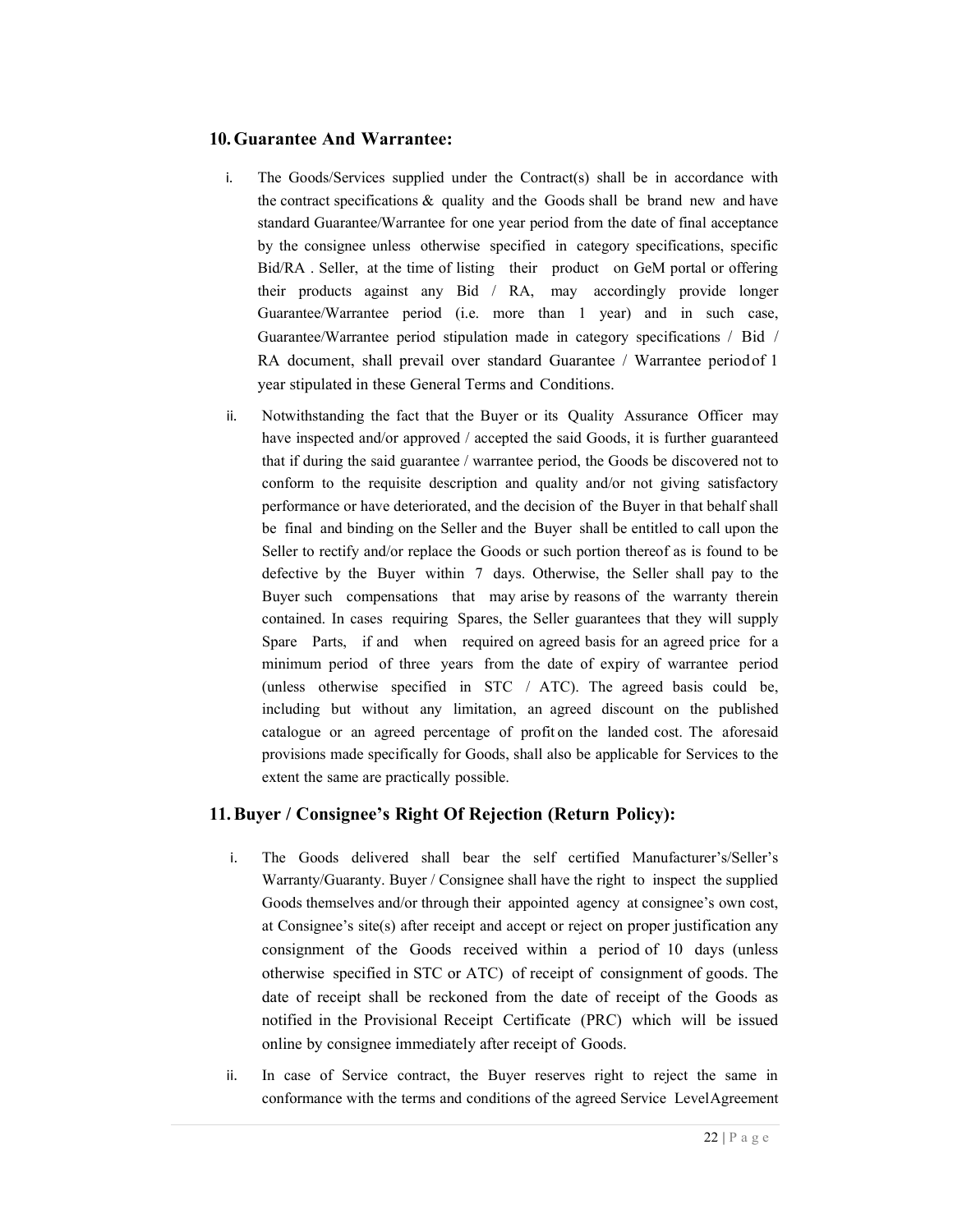(SLA). However, such right to reject services offered by the Seller under the contract shall be exercised by the Buyer within 10 days (unless otherwise specified in STC or ATC) of the date of receipt of the Service. The date & time of start and completion of the Service, shall be indicated by the Seller while raising online invoice for a specified period of Service as per Service Level Agreement (SLA). The date of such invoice or the date of completion of the service, whichever is later shall be reckoned as date of receipt of the Service.

- iii. On Acceptance / Part Acceptance or Rejection of Goods / Services, Consignee will issue an on line 'Consignee's Receipt cum Acceptance Certificate' (CRAC), which will form the basis of Payments to the Seller.
- iv. No payment shall be made for rejected goods or services. After intimation of the rejection / part rejection by the Buyer/ Consignee, the Seller shall be liable to remove / lift back such rejected Goods within 10 days without any extra charge/cost to the Buyer / Consignee failing which suitable ground rent / warehousing charges would be payable by the Seller to the Buyer /Consignee. If the Seller fails to remove / lift back such rejected Goods within reasonable time period, the Buyer / Consignee shall have the right to dispose off such rejected goods at the risk and cost of the seller.

### 12.Payment Authority and Payment Terms:

Payments shall be made to the Seller in the manner below:

i. For Goods :

In case of goods, 100% payment will be released within ten (10) days of issue of consignee receipt-cum-acceptance certificate (CRAC) and on-line submission of bills unless otherwise specified in STC / ATC.

ii. For Services:

In case of services, 100% payments on the basis of monthly (unless otherwise specified) bills will be paid within ten (10) days of issue of consignee receipt- cumacceptance certificate (CRAC) and on-line submission of bills unless otherwise specified in STC / ATC.

#### 13.Terms of Delivery:

All the Goods or Services in the GeM shall be offered on Free Delivery at Site basis including loading/unloading. In respect of items requiring installation, commissioning and other services in the scope of supply (as indicated in respective product category specification / STC / ATC), the cost of the same shall also be included in the offer price.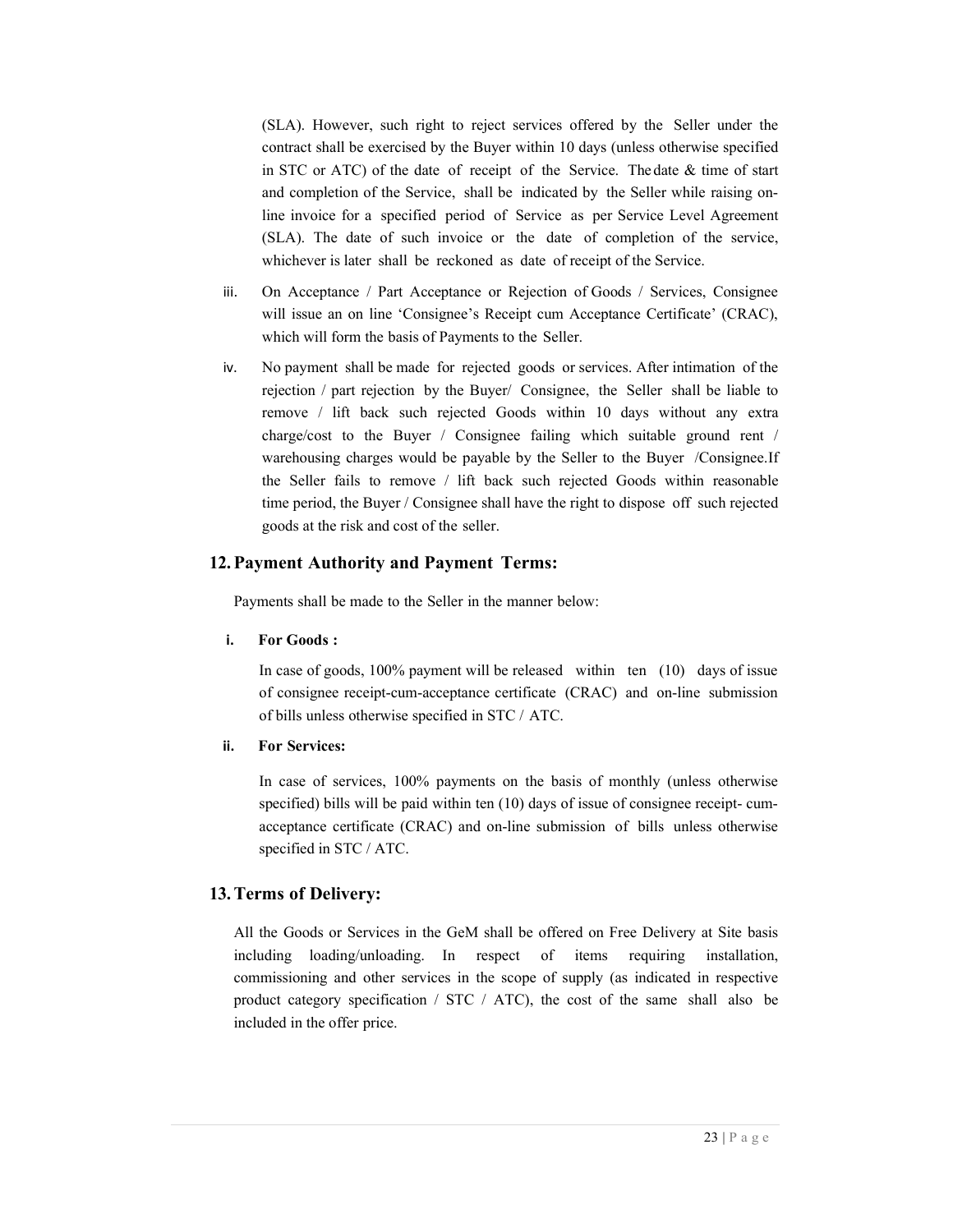#### 14. Delivery Period

Seller shall indicate the quantity which can be supplied over the specified time period(s). The Seller would offer these details, which would constitute the part of the awarded Contract(s) in the GeM and would make a binding Contract between the Seller & the Buyer. Any modification thereto shall be mutually agreed and incorporated in the Contract. This Delivery Period/Time shall be deemed to be essence of the Contract and delivery must be completed not later than such date(s).

### 15.Extension of Delivery Period and Liquidated Damages:

Buyer may, on the request of the Seller or otherwise, extend the delivery date suitably subject to the following conditions:

- i. The original Delivery Period may be re-fixed by the Buyer without any Liquidated damages subject to Force Majeure conditions mentioned below and also on the ground/reasons of delay attributable to the Buyer / Consignee.
- ii. For other cases, provided the price trend is not lower, the Delivery Period may be suitably extended for which an amount equal to the Liquidated Damages for the extended period(s) for delay in the supply of the Goods/Services after the expiry of contract delivery period /re-fixed delivery period, shall be recovered from the Seller as mentioned hereinafter for the extended period. No increase in price on any ground after the original/re-fixed delivery date shall be admissible during such extended period(s). Nevertheless the Buyer shall be entitled to the benefit of any decrease in price on account of reduction in GST taking place during extended delivery period.
- iii. Liquidated Damages: If the Seller/Service Provider fails to deliver any or all of the Goods/Services within the original/re-fixed delivery period(s) specified in the contract, the Buyer will be entitled to deduct/recover the Liquidated Damages for the delay, unless covered under Force Majeure conditions aforesaid, @ 0.5% of the contract value of delayed quantity per week or part of the week of delayed period as pre-estimated damages not exceeding 10% of the contract value of delayed quantity without any controversy/dispute of any sort whatsoever.

#### iv. Force Majeure Conditions :

If at any time during the continuance of the Contract, the performance in whole or in part by either party of any obligation under this Contract shall be prevented or delayed by the reasons of any war, hostility, acts of the public enemy, epidemics, civil commotion, sabotage, fires, floods, explosion, quarantine restrictions, strikes, lockouts or act of God provided notice of happening of such event duly evidenced with documents is given by one party to the other within 10 days from the date of occurrence thereof, neither party shall be by reasons of such event, be entitled to terminate the Contract nor shall either party have any claim for damages against the other in respect of such non-performance or the delay in performance, and deliveries under the contract shall be resumed as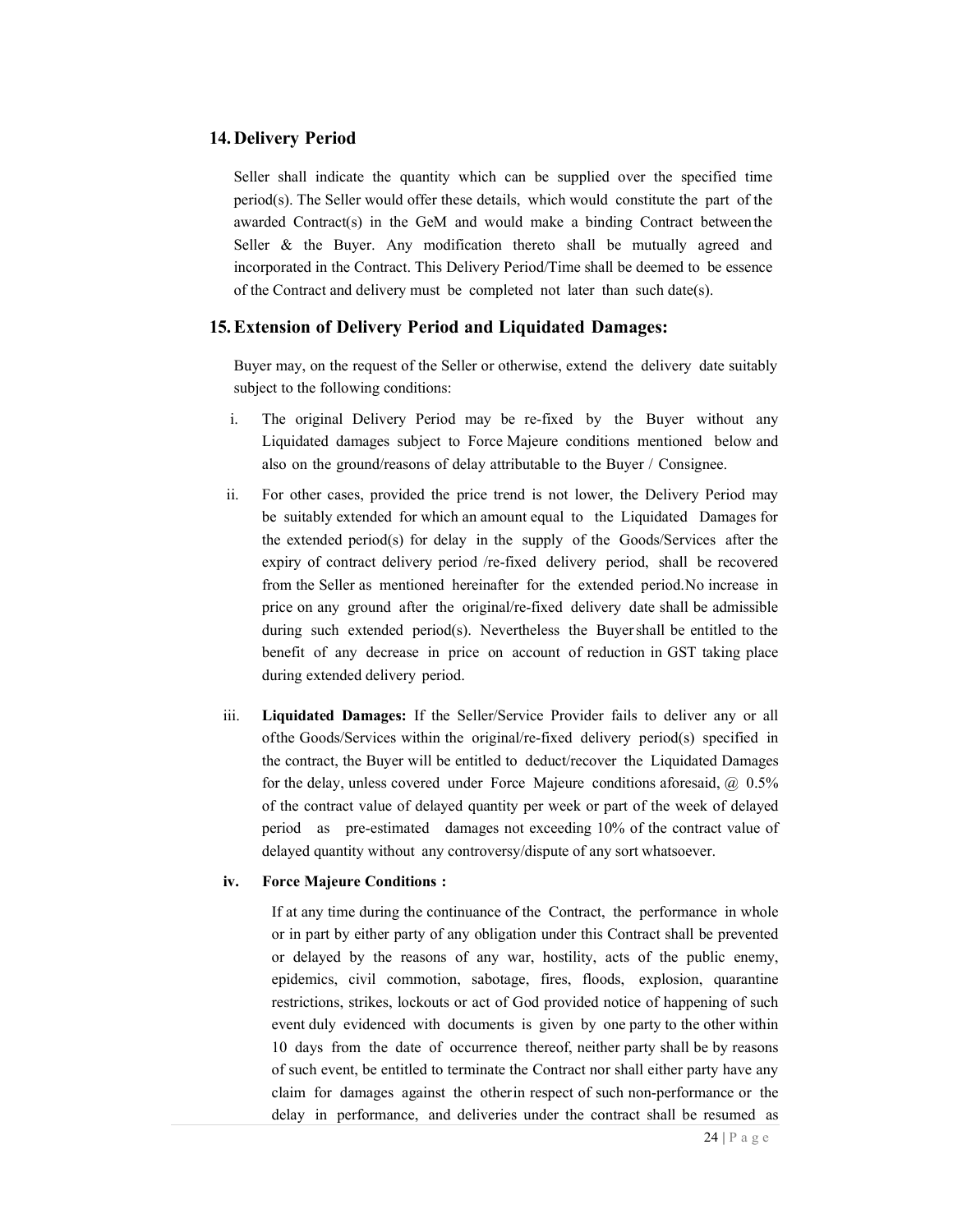soon as practicable after such event has come to an end or ceased to exist, and the decision of the Buyer as to whether the deliveries have been so resumed or not, shall be final and conclusive, Provided further that if the performance in whole or part of any obligation under this contract is prevented or delayed by reason of any such event for a period exceeding 10 days, either party may at its option terminate the contract provided also that the Buyer shall be at liberty to take over from the Seller at a price to be fixed by Buyer, which shall be final, all unused, undamaged and accepted material, bought out components and Goods in course of manufacture in the possession of the Seller at the time of such termination or such portion thereof as the Buyer may deem fit excepting such materials, bought out components and Goods as the Seller may with the concurrence of the Buyer elect to retain.

## 16. DISPUTE RESOLUTION BETWEEN THE BUYER AND THE SELLER / SERVICE PROVIDER

### 16.1 AMICABLE SETTLEMENT:

- i. The Parties (i.e., the Buyer and the Seller/ Service Provider) undertake that any conflict or dispute that may arise between them shall first be dealt with in the manner stated below, irrespective of any other recourse, which any Party may have in law or in equity.
- ii. In the event of any conflict or dispute arising out of or in connection with the Contract placed through GeM, the Parties shall endeavor to settle such disputes amicably. If a dispute is not resolved within 30 (thirty) days after a written notice of any dispute by one Party to the other, the same shall then be resolved through the mechanism of a Dispute Resolution Committee. This Dispute Resolution Committee shall comprise of representatives of both the Buyer and the Seller / Service Provider and shall be chaired by the Primary User of the Buyer organization/department or any other person as authorized by the Primary User. If the Dispute Resolution Committee is not able to resolve the matter within 30(thirty) days of its formation, the dispute shall then be referred to Arbitration.

#### 16.2 ARBITRATION:

In the event of any conflict / dispute arising out of or in connection with the Contract placed through GeM, which has not been resolved in accordance with the procedure laid down in Clause 16.1 above, the aggrieved Party may invoke Arbitration by sending a written notice to the other Party. The procedure for appointment of the Arbitral Tribunal shall be as follows.

- i. In cases where the total value of the Contract is less than INR 1,00,00,000/- (Indian Rupees One Crore only) the same shall be referred to a sole arbitrator mutually appointed by both the Parties.
- ii. Where the total value of the Contract exceeds INR 1,00,00,000/- (Indian Rupees One Crore only), the arbitration shall be conducted by a quorum of three arbitrators. Each party shall be entitled to appoint an arbitrator and the two party-appointed arbitrators shall within 30 (thirty) days from their nomination, appoint a third arbitrator i.e., the Presiding Arbitrator.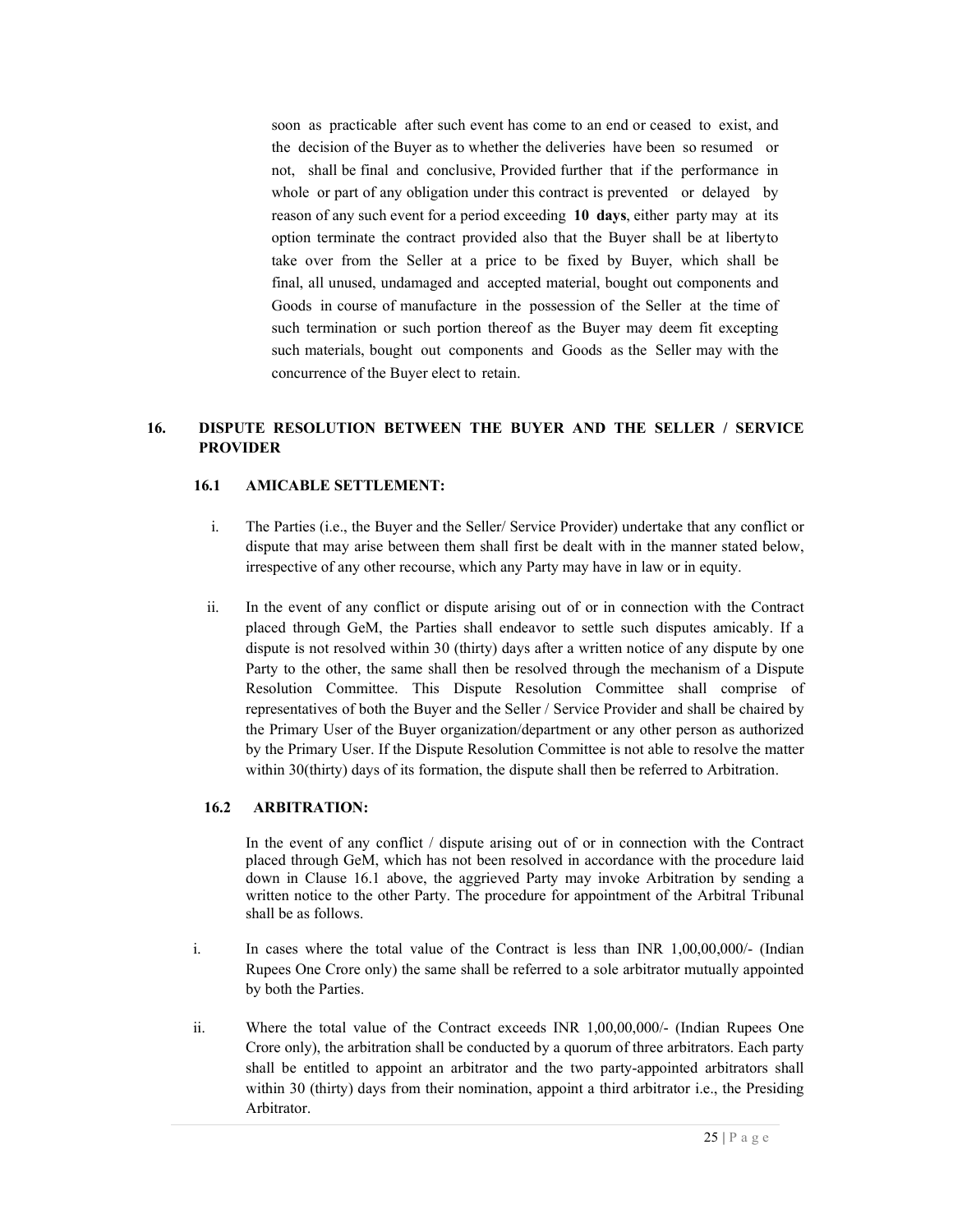- iii. In case of failure to appoint the Presiding Arbitrator within a period of 30 (thirty) days from the date of nomination of the two arbitrators by the respective parties, the aggrieved party shall approach the High Court (under whose jurisdiction the principal place of business of the Buyer department/ organization is located) to appoint the Presiding Arbitrator as per the provisions of the Arbitration and Conciliation Act, 1996 (as amended up to date).
- iv. The arbitration shall be conducted in the English language. Arbitration proceedings can also be conducted online, as per the discretion of the Arbitral Tribunal.
- v. The cost of the Arbitration shall be equally borne by both the Parties.
- vi. The award of the arbitrator shall be final and binding on the Parties to the Contract. The arbitration shall be governed by the Arbitration and Conciliation Act, 1996, as amended up to date. The seat of arbitration shall be at the place where the principal place of business of the Buyer department / organization is located.
- vii. The Contract shall be interpreted and governed in all respects in accordance with the laws of India. All disputes in connection with or arising out of the Contract, shall be subject to the exclusive jurisdiction of the Court within the local limits of whose jurisdiction principal place of business of the Buyer department / organization is located.
- 16.3 Both the Parties understand and agree that GeM being an Intermediary cannot be made a party to any dispute in connection with or arising out of the Contract and/or the arbitration proceedings between the Parties

# 17. Laws Governing the Contract:

- i. The contract shall be governed by the laws of India for the time being in force.
- ii. Irrespective of the place of delivery, the place of performance or the place of payment under the contract, the contract shall be deemed to have been made at the registered address of the Buyer and / or Primary Buyer.
- iii. Jurisdiction of Courts: The courts of the place from where the contract has been made shall alone have jurisdiction to decide any dispute arising out of or in respectof the contract.
- iv. GeM SPV would not be a party to any such litigation.
- v. In case any Seller / Service provider makes GeM a party / respondent in any case involving any dispute between Buyer and Seller arising out of a concluded contract or arising out of bidding process initiated / concluded by the Buyer on GeM, it would be obligatory on the part of the Buyer to represent GeM also through their Counsel / Lawyer in the proceedings before the legal authority and ensure timely filing of replies / affidavits etc provided by GeM also through their Counsel / Lawyer before the concerned legal authority during the course of litigation. A standard reply on behalf of GeM, covering following aspects shall be incorporated in all replies / affidavits filed by the Buyer in such cases: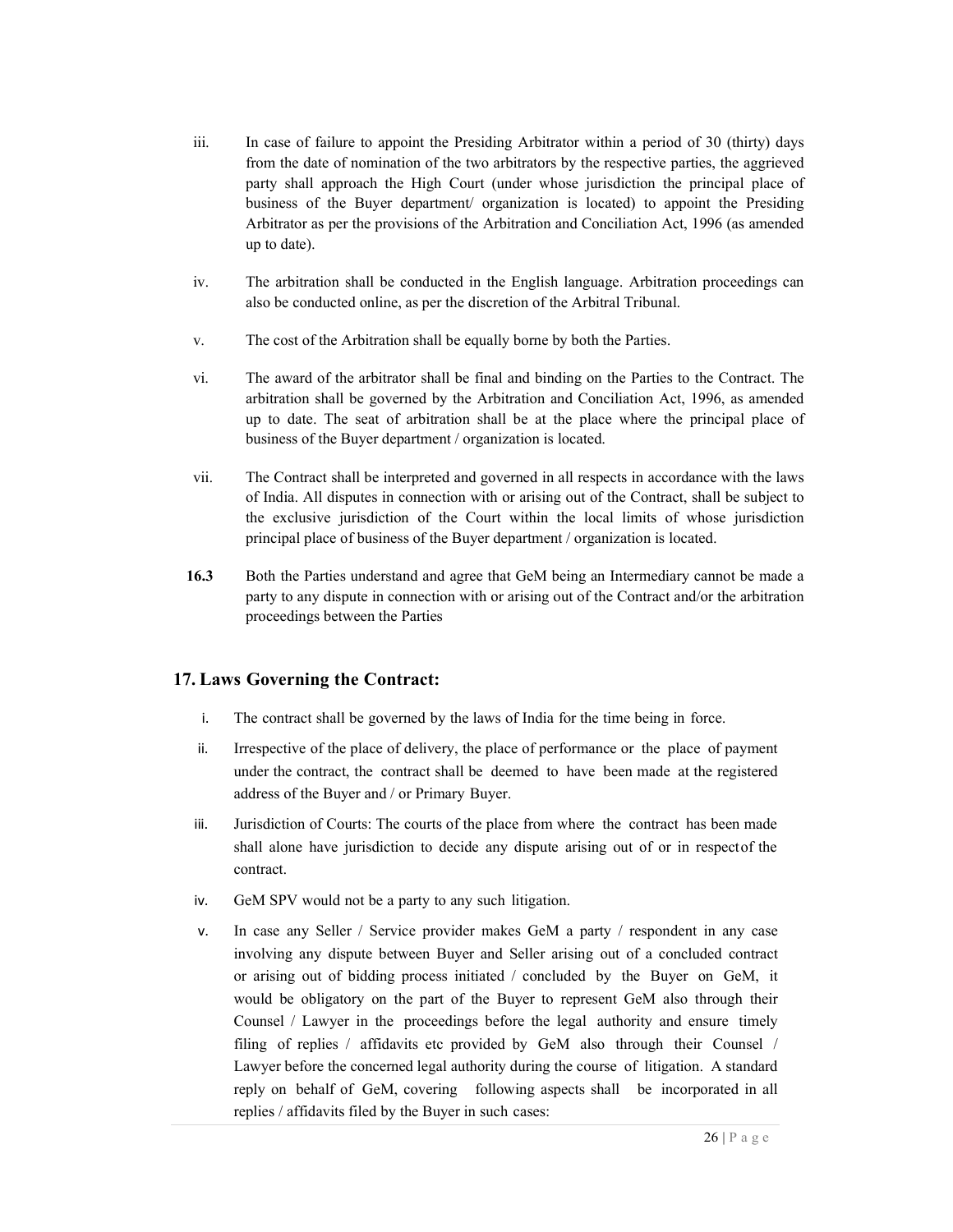"Government e-Marketplace is a National Public Procurement Portal; an end-toend online Marketplace for Central and State Government Ministries / Departments, Central & State Public Sector Undertakings (CPSUs & SPSUs), Autonomous institutions and Local bodies, for procurement of common use goods & services. Prima facie, the dispute in the present case appears to be between the Buyer and Seller arising out a contract placed / bid created by the Buyer on Government e-Marketplace. As per Clause 16, Clause 17 and Clause 22 of the General Terms and Conditions of Government e-Marketplace (duly accepted by the Buyer and Seller), GeM is not to be made a party to any dispute between the Buyer and the Seller. As such Government e-Marketplace is liable to be deleted from the array of parties.

In light of the above, we request your goodself to kindly delete Government e-Marketplace from the array of parties."

### 18.Limitation of Liability:

Notwithstanding anything contained in this agreement, no party will be liable for any special, incidental or consequential damages arising out of or in connection with this agreement or any breach hereof (including for loss of data or profits, or cost of cover), whether or not such party has been advised of the possibility of such damages, and whether under a theory of contract, tort (including negligence) or otherwise; except for liabilities arising out of any violation, misappropriation or infringement of a party's intellectual property rights, or from a breach by either party of its obligation. In no event will either party's aggregate liability arising out of or in connection with this agreement or any breach hereof (whether under a theory of contract, tort (including negligence), warranty or otherwise) exceed the Contract Price entered into the Contract between Buyer and Seller.

## 19.Termination for Default:

If the Seller does not perform its obligations within the Delivery Period/Date mentioned in the Contract, the same would constitute the breach of the Contract and the Buyer shall have the right to Cancel or withdraw the Contract for the unsupplied portion after the expiry of the original or re-fixed delivery date or period stipulated in the Contract. Such cancellation of contract on account of non - performance by the Seller would entitle the Buyer to forfeit the performance security besides other actions such as downgrading the Seller's rating or debarment from the GeM for specified period as decided by GeM on merits.

## 20.Closure of Transaction:

After satisfactory completion of all the obligations under the Contract and release of payments for the goods / services, the transaction shall be treated as closed.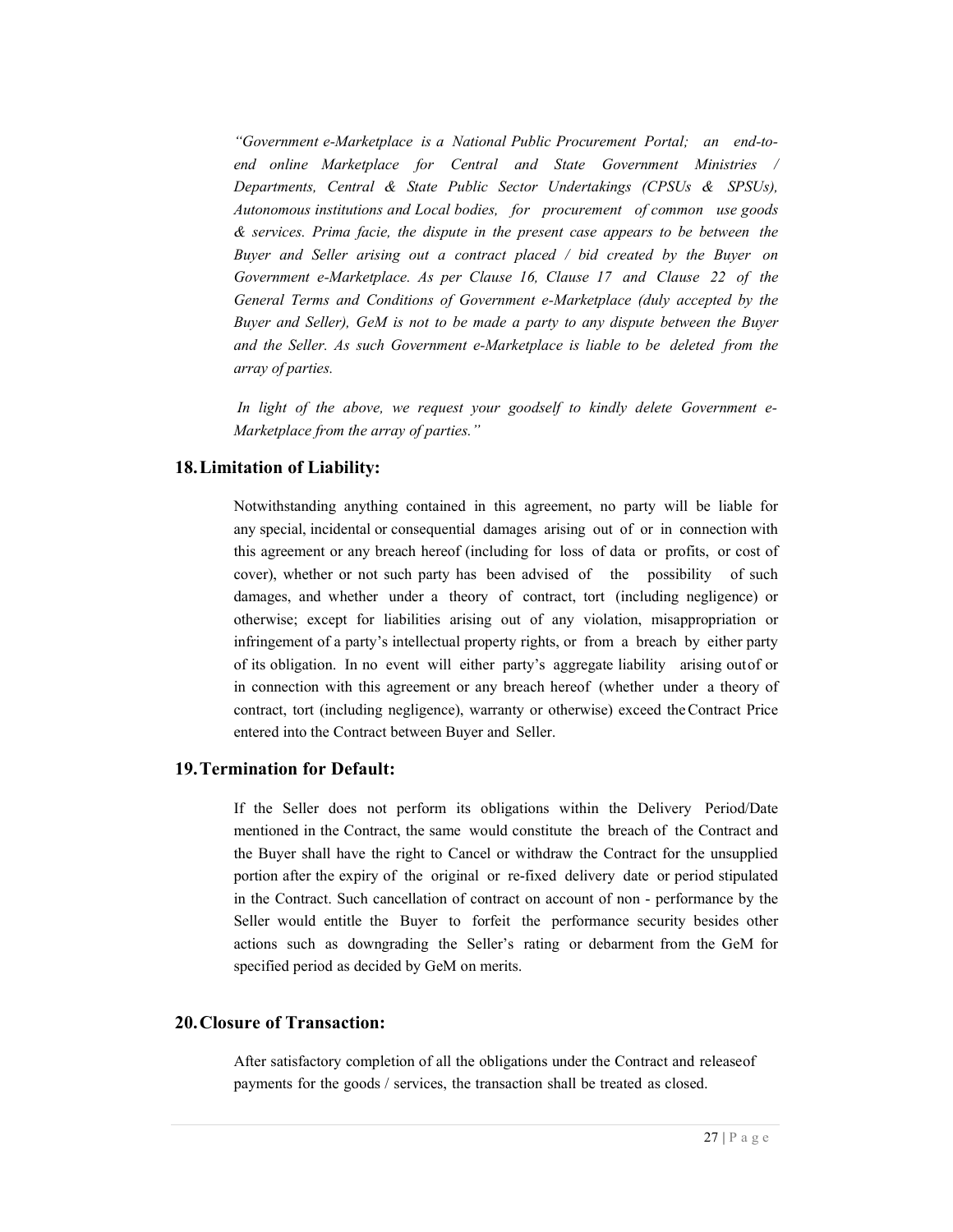## 21.Grounds for Administrative Action

(i) Administrative actions may be taken by GeM against the Buyer or the Seller either suo-moto on the basis of the platform mechanisms identified through analytics or on the basis of a complaint or report made to GeM by any stakeholders or any third party information or upon Court order, inter –alia, for non-adherence to the GeM Website Policies including Terms and Conditions and the Incident Management Policy published on the GeM Website.

(ii) The Seller would be liable for administrative actions such as suspension / debarment / removal from GeM, if they fail to abide by any of the Website Policies including the terms & conditions stipulated in this document and/or on anyone or more of the following grounds:

- (a) Listing the products/services not in the relevant categories and/or listing the same with vague/conflicting product specifications/details and irrelevant product photographs.
- (b) Offering Goods / Services without having proper authorization
- (c) Supplies goods of inferior/ substandard quality
- (d) Supplies or offers to supply refurbished or counterfeit or fake products
- (e) Withdraws or modify or impairs or derogates from the bid in any respect within the period of validity of its bid;
- (f) Seller furnishes inaccurate, false, misleading or forged or fails to furnish any information / documents, within the prescribed time limits, to GeM or to a Buyer, including during e-Bidding/ RA process;
- (g) Fails to furnish requisite performance security / PBG within stipulated time required as per e-bid / RA conditions;
- (h) Fails to update GeM about any change in information furnished within the prescribed time limits;
- (i) Executes services without conforming to requirement given in Service Level Agreement (SLA);
- (j) Fails to execute an order/ contract or fail to execute it satisfactorily
- (k) Is declared bankrupt or insolvent;
- (l) Fails to produce the requisite documents/ information during the course of inspection / assessment at any stage;
- (m) Performs any activity which is listed as prohibited activities on GeM.
- (n) On any other ground for which, in the opinion of GeM, the retention of the seller or any of its offered product in GeM is not in Public Interest.
- (o) The grounds mentioned above are illustrative only. Users are also advised to read the list of prohibited activities published on the website.
- (iii) Notwithstanding anything contained in the GTC, GeM reserves the right to cancel or annul the registration of any Seller or remove any of the Good/Services listed by a Seller on the GeM Website to comply with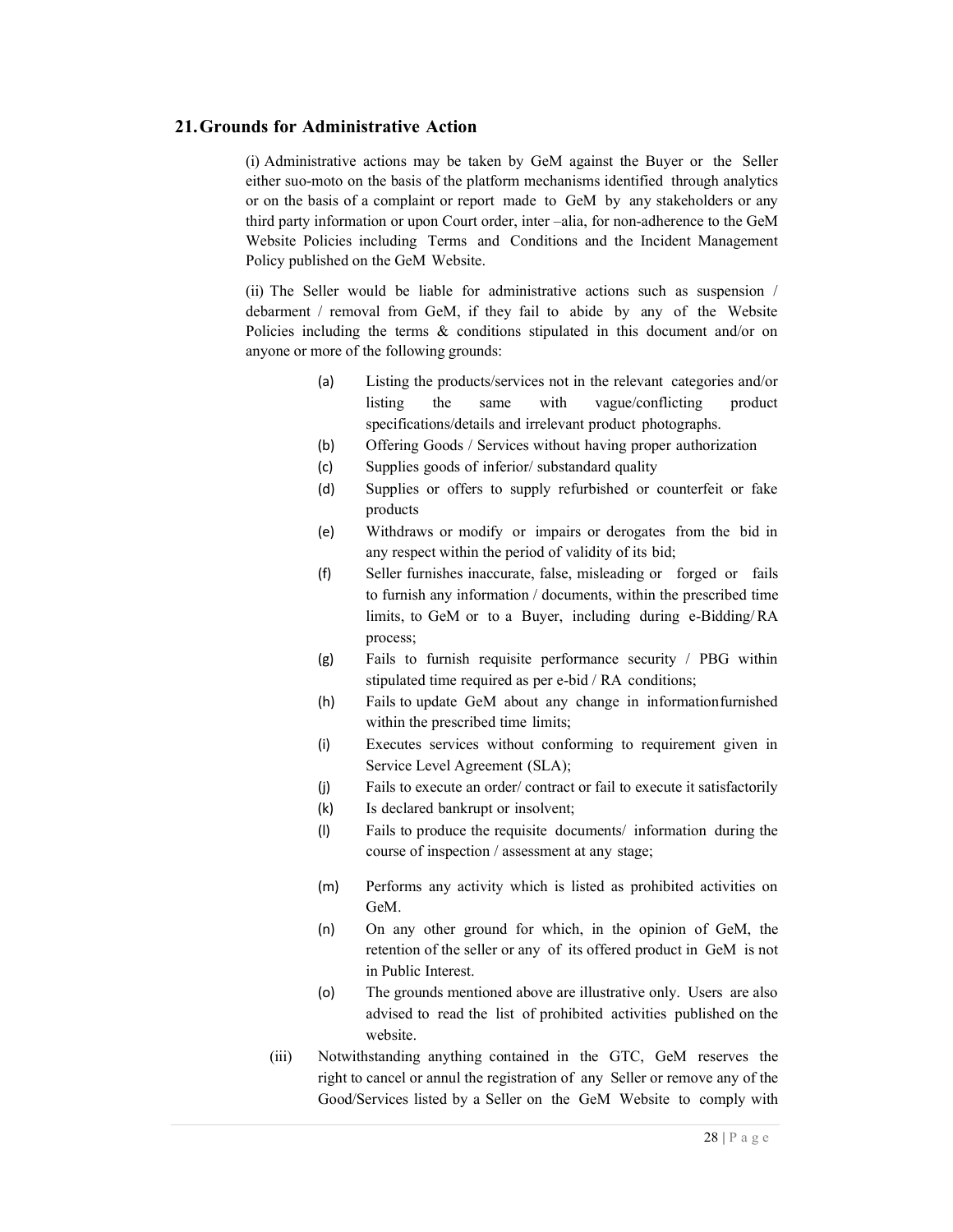any provision of the Applicable Laws and / or Court Orders.

- (iv) GeM may take an administrative action in terms of the GeM Website Policies against a Buyer which may include reporting of any breach or misconduct to the Buyer Primary User and/or to the competent authority and GeM reserves the right to review the rating of such Buyer, and / or block Buyer's account for such time as considered appropriate by GeM.
- (v) The Seller and the Buyer understands that the grounds for administrative action as provided under the Contract are only indicative and additional grounds may be provided under the GeM Website Policies including the Incident Management policy. The Seller

/ Buyer warrants to abide by all additional grounds as may be specified by GeM in the GeM Website Policies from time to time.

### 22.Role of Government E- Marketplace - Gem SPV

Government e-Marketplace – GeM SPV is the owner of the GeM portal which monitors and supervises all the business transactions on the portal. The role and responsibilities of the company are as under:

- 22.1 To develop, operate and maintain technology driven e-marketplace, through a Managed Service Provider (MSP), to be used by government agencies for procurement of various goods and services in a transparent and efficient manner.
- 22.2 Overall supervision and monitoring of GeM portal operations, policy management, finalization and implementation of various business processes and work flows in adherence with the applicable law and executive orders issued from time to time . To provide tools for on-line Bidding, on-line Reverse Auction and Business Analytics Tools on GeM.
- 22.3 To work continuously for improvements in the Business Processes and Work Flows for various activities / functions on GeM based on feedback from various stakeholders to enhance transparency, efficiency, competitiveness, equality, economy in procurement of goods and services by government agencies.
- 22.4 To finalize General Terms and Conditions for sale and purchase of Goods and Services on GeM, Product / Service Specific Special Terms and Conditions, Special Terms and Conditions for Bunching of Goods / Services, Bid Specific Special Conditions, Project Specific Special Conditions etc.
- 22.5 To finalize, upload and approve Technical Specification Frameworks for various item / service categories on GeM and to monitor conformity of offered products to the larger framework so finalized and uploaded.
- 22.6 To decide addition  $/$  deletion of any of the offered product(s)/Product category (ies) and their framework of technical parameters on GeM.
- 22.7 To work and co-ordinate with different Organizations/Departments / Agencies for integration of their Databases with the GeM portal on real time basis for the purpose of verification/authentication of data entries made by stakeholders.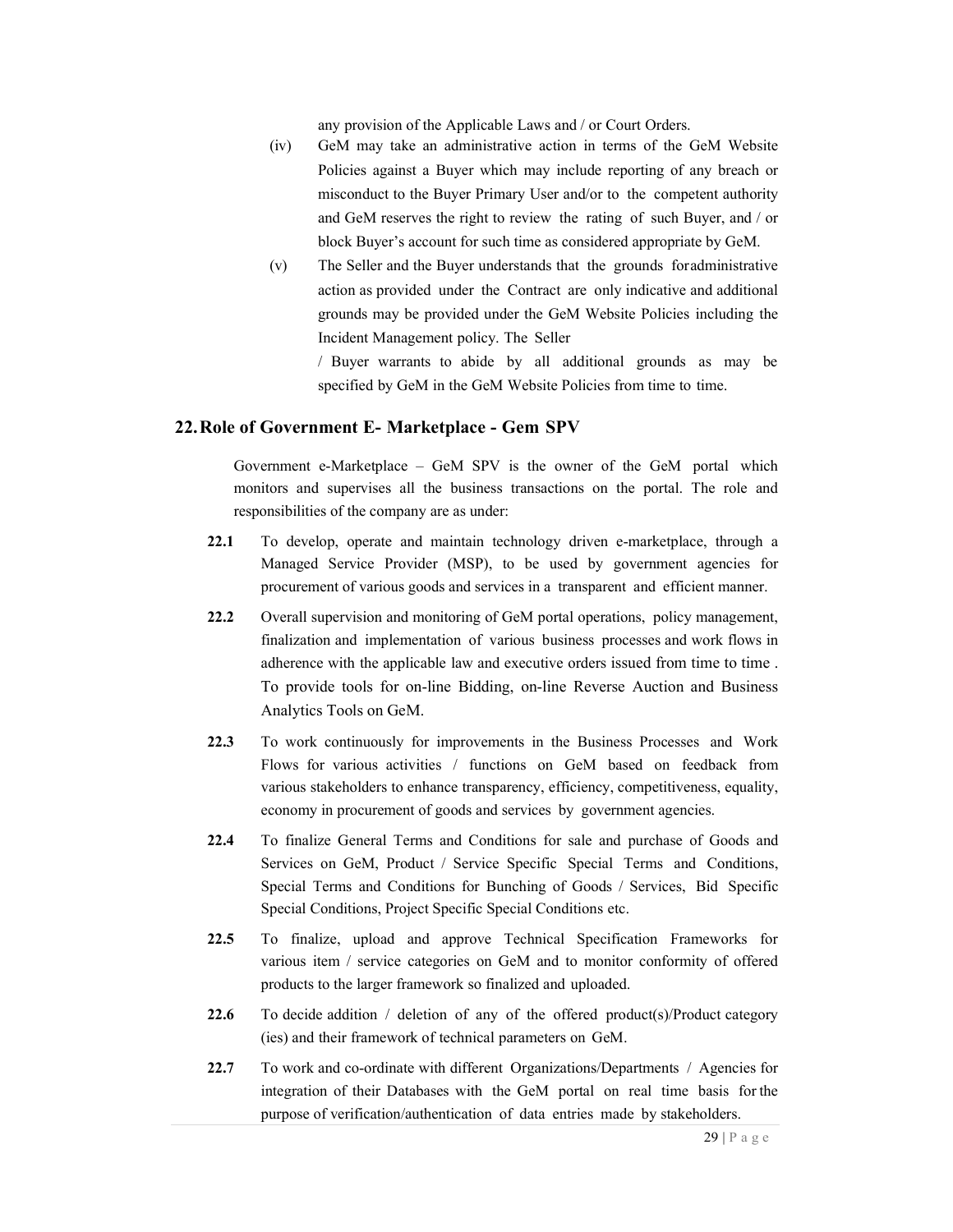- 22.8 To offer and manage Demand Aggregation services for identified categories across buyers with assured reasonability of price, recommending for placement of orders by individual buyers
- 22.9 To co-ordinate with MSP for conducting workshops for the various Stakeholders in capacity building and in change management associated with the implementation of technology enabled procurement process.
- 22.10 To monitor MSP that the Buyers, Sellers and Service Providers are being assisted properly by them to onboard their goods and services on the GeM platform.
- 22.11 To identify and offer services of  $3<sup>rd</sup>$  parties for Vendor Assessment relating to technical, financial capacity, past experience of sellers including manufacturing / testing facilities / quality control arrangement(s) of manufacturing premises and/or any of the premises related to manufacturing process of products / services offered by the seller / service provider on GeM.
- 22.12 To identify and offer services of  $3<sup>rd</sup>$  parties for testing and certifying the quality of the product offered/ supplied, through documents, test reports/ certificates, testing at any independent lab or through inspection/testing by its authorized representative/s at firm's premises or at user's premises, that buyer choose to use.
- 22.13 Overall monitoring and management of Call Centre/Help desk operations being provided by the MSP.
- 22.14 Removal / debarring the Sellers/Buyers and Goods / services in GeM.
- 22.15 Management of complaints and their redressal mechanism in GeM (not disputes related to concluded contracts).
- 22.16 To identify, integrate and manage MoUs with verifying, certifying and validating entities across government(s) and also professional agencies to reinforce the online paperless, contactless and cashless system on GeM.
- 22.17 To issue Notices, Circulars, News, Flashes, Updates etc in GeM
- 22.18 Reporting and MIS mechanism in GeM
- 22.19 Any other related activities in the GeM
- 22.20 In exceptional circumstances, for ensuring propriety of procurement processes or to obviate possible misuse of GeM functionalities, GeM SPV as GeM Admin may keep any Bidding / RA process on hold for some time as considered appropriate.
- 22.21 To take approved User Charges from Buyers and Sellers for the various transactions on the GeM portal as decided and notified on the GeM portal.

### 23.Miscellaneous Provisions

23.1 Assignment: Users understand and agree that the GTC, STC and ATC provisions, rights and obligations granted by GeM are non- transferrable or assignable by the User to any third party, without the prior written consent of GeM.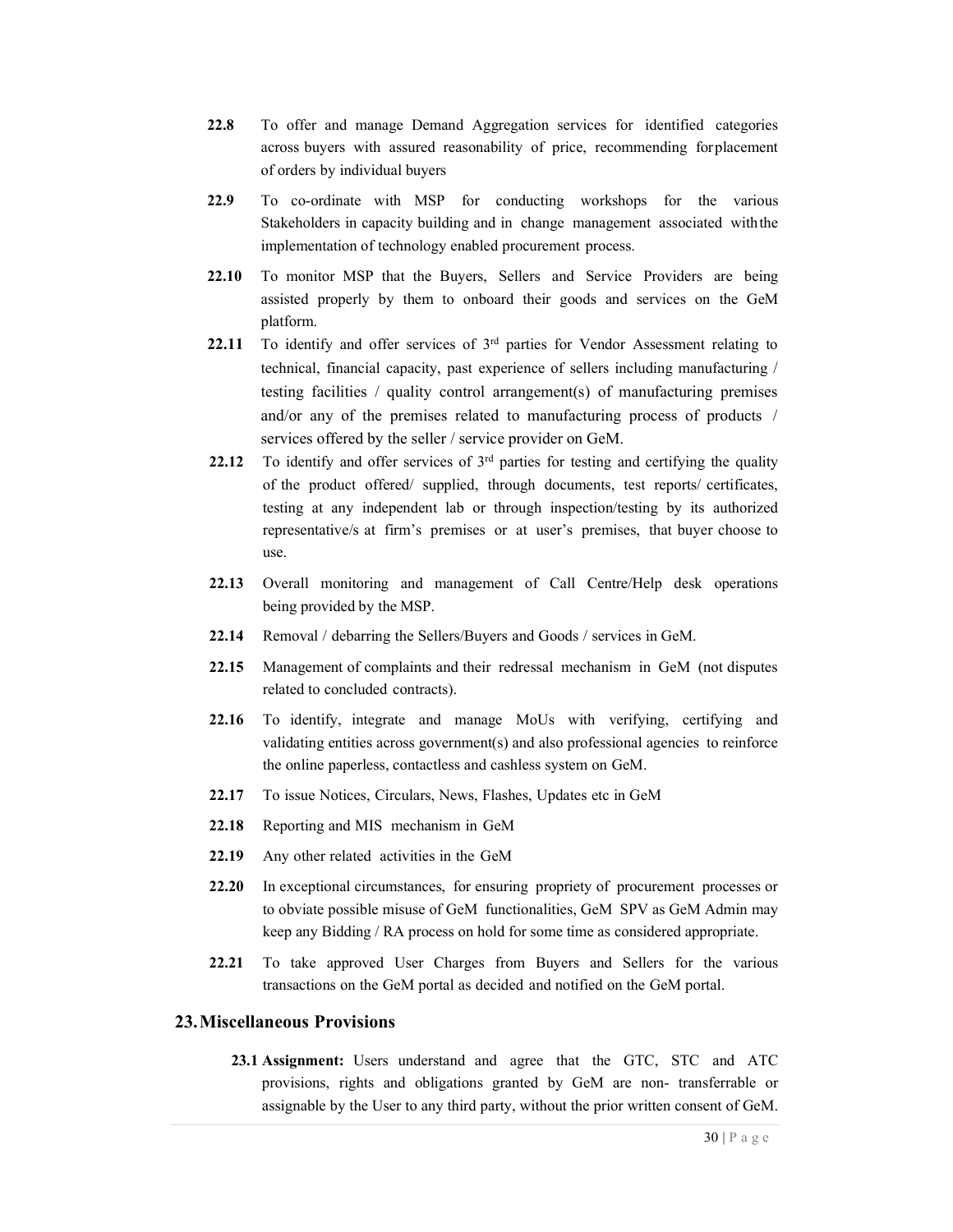If same is permitted by GeM, all the conditions, rights and obligations of the GTC or any on–going STC/ATC shall also be binding upon such third party assignee besides the User.

23.2 Indemnification: The Seller shall at all time indemnify Buyer against all suits and claims which may be made in respect of the goods/services for infringement of any right protected by patent, registration of designs or trade mark. Provided always that in the event of any claim and suit in respect of alleged breach of patent, registered designs or trade-mark being made against the Buyer, the Buyer shall notify the Seller/ Service Provider of the same who shall at its own expense either settle any such dispute or conduct and litigation that may arise there from.

> Buyers and Sellers agree to indemnify, defend and hold harmless GeM, its officials, Managed Service Provider (herein after individually and collectively referred to as "indemnified parties") from and against any and all losses, liabilities, claims, suits, proceedings, penalties, interests, damages, demands, costs and expenses (including legal and other statutory fees and disbursements in connection therewith and interest chargeable thereon) asserted against or incurred by the indemnified parties that arise out of, result from, or in connection with

- 23.2.1 Breach of the contract(s); or
- 23.2.2 Any claims made by any third party due to, or arising out of, or in connection with, use of the Website; or
- 23.2.3 Any claim made by any third party regarding content/ information or materials provided by Seller cause any damage to a third party; or arising out of, or in connection with, use of the Website.
- 23.2.4 Violation of any intellectual property rights or any other rights.

Once GeM notifies the Buyer/ Seller of such claims, they shall defend and indemnify GeM for the same. Further, in no case they shall compromise or settle any claim or admit any liability on the part of GeM without the express or prior written consent of GeM which can be withheld or denied or modified by GeM in its sole discretion or as per the Applicable Laws.

- 23.3 Severability: If due to any change in Applicable laws, certain part of the GTC or any applicable STC or any provisions of the GeM policies or portions thereof, becomes unenforceable, the remaining provisions shall continue in full force and effect so as to give effect to the intent of the parties.
- 23.4 Website Terms and Policies Updation: Buyers and Sellers are advised to check the website terms and conditions as well as policies such as Privacy Policy and the Website Disclaimer at all times, as GeM may update the Website and such terms from time to time.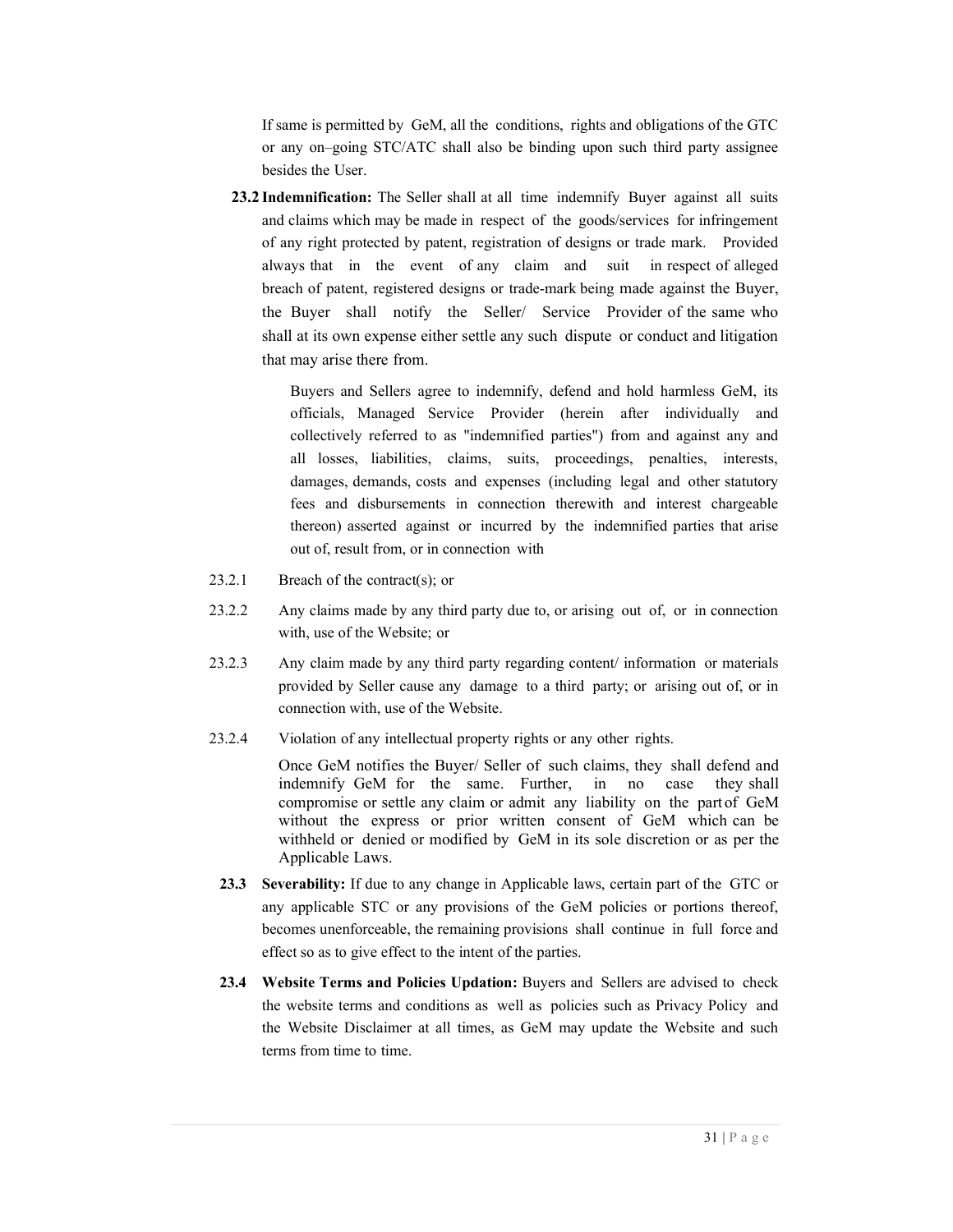#### 23.5 List of Prohibitive Activities (Suggestive And Non-Exhaustive):

LIST OF PROHIBITIVE ACTIVITIES: The following is an indicative list of prohibitive activities which the Buyers and the Sellers registered on GeM platform shall not perform on the GeM platform. A breach of any of the prohibited activities shall give the right to GeM under the Applicable Laws or in terms of these GTC or the GeM Website Policies to take administrative action which may include partial or permanent disabling of account on GeM Website, debarment etc. Additionally, GeM may remove any non-compliant information and reserves the right to preserve and share with the appropriate authority such information and associated records for investigation purposes. The Buyer and the Seller understand that this list is only indicative and additional activities may be prohibited under the GeM Website Policies. The Buyers and the Sellers shall undertake to provide their full support that may be required by GeM for removal and disabling of the non compliant information. The prohibited activities include:

- (i) Indulging in cyber crime or other criminal activities which can become a threat to GeM, GeM Website, to the Government of India or to any State Government or Government Agency.
- (ii) Advertising, exhibiting, representing, publishing, pronouncing, listing, delivering, offering to sell or selling any kind of Goods/Services which can cause any kind of infringement or disparagement of intellectual property rights.
- (iii) Selling refurbished, counterfeit and/or fake Goods / Services under a brand or misusing others brand name.
- (iv) Offering to sell or selling above the MRP any Goods or misrepresenting the MRP.
- (v) Delivering some other Goods or Services instead of the Goods or Services Contracted for or delivering empty parcels or used Goods in breach of the terms of the Contract.
- (vi) Offering to sell or selling freebies which are 'Not for sale' Goods.
- (vii) Listing of the Goods on GeM Website without authorization to sell Goods manufactured by the OEM in open market or without proper authorisation, if any required, for providing the Service.
- (viii) Listing of the Goods or Services is done on GeM Website without guarantee/warranty or without a genuine guarantee/warranty.
- (ix) Listing of the Goods or Services in irrelevant or inappropriate categories or with vague or conflicting specifications or description (including descriptive or pictorial description).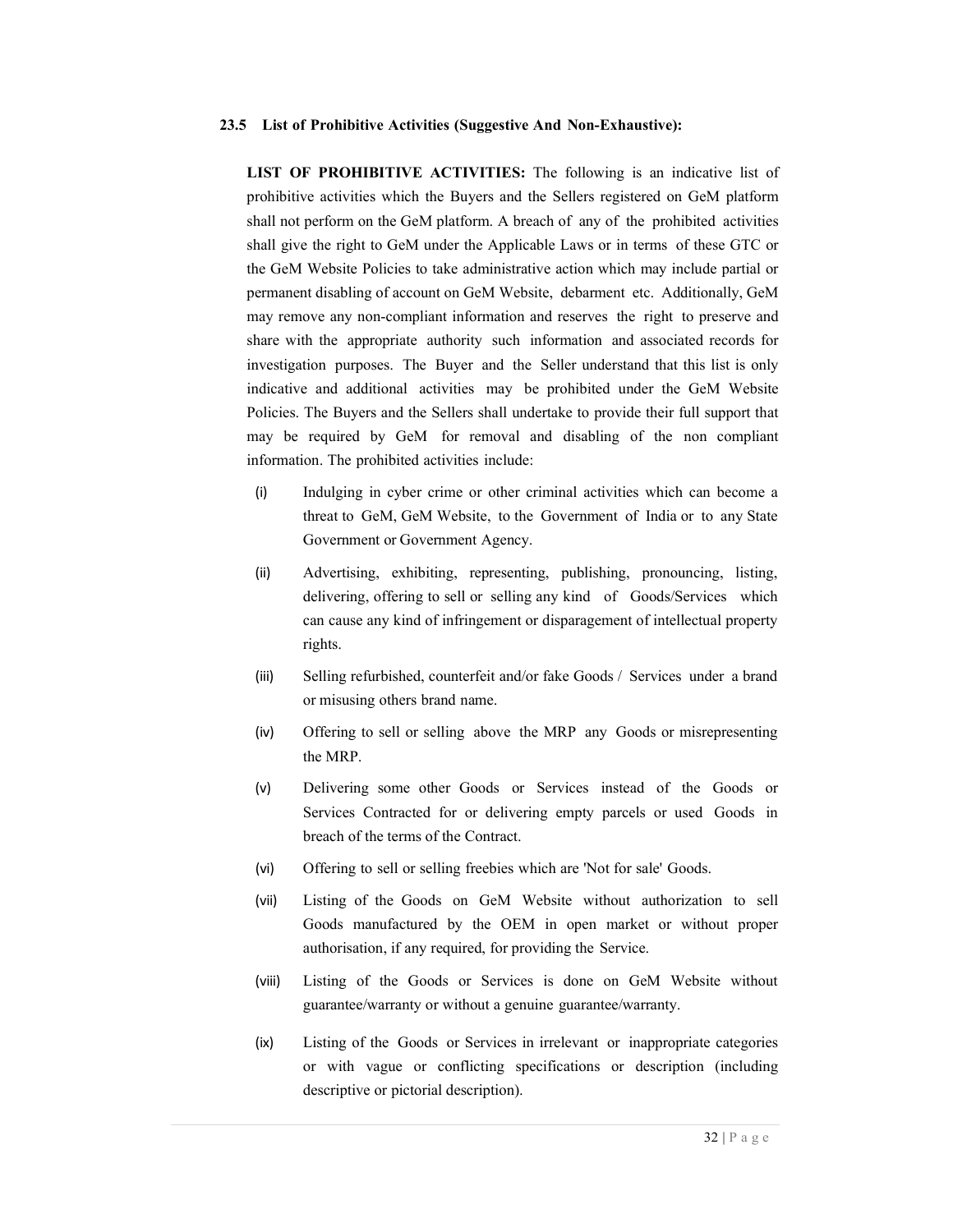- (x) The Buyer /Seller registering on GeM and/or offering or buying the Goods and/or Services and/or participating in e-bidding/reverse auction on GeM, without the requisite authorization to enter into contract on behalf of the concerned legal entity. Failing which such individual(s) shall be individually liable for its actions and also for any liability arising out of such actions.
- (xi) If any Seller has been debarred from GeM then such Seller or their authorized sellers shall also not be permitted to register and offer/sell their products on GeM and / or participate in Bids / RA on GeM.
- (xii) Using GeM prices for making procurement outside GeM Portal.
- (xiii) Splitting of demands by creating multiple Bids/RAs of same goods / services or making repeated procurements of same goods/services through Direct Purchase / L-1 buying as per rule 149(i) and 9(ii) of GFR- 2017.
- (xiv) Uploading goods / services containing information that —

(a) belongs to another person and to which the user does not have any right to;

(b) is grossly harmful, harassing, blasphemous, defamatory, obscene, pornographic, paedophilic, libellous, invasive of another's privacy, hateful, or racially, ethnically objectionable, disparaging, relating or encouraging money laundering or gambling, or otherwise unlawful in any manner whatever;

(c) harm minors in any way;

(d) infringes any patent, trademark, copyright or other proprietary rights;

(e) violates any law for the time being in force;

(f) deceives or misleads the addressee about the origin of such messages or communicates any information which is grossly offensive or menacing in nature;

(g) impersonate another person;

(h) contains software viruses or any other computer code, files or programs designed to interrupt, destroy or limit the functionality of any computer resource;

- (xv) threatens the unity, integrity, defence, security or sovereignty of India, friendly relations with foreign states, or public order or causes incitement to the commission of any cognizable offence or prevents investigation of any offence or is insulting any other nation.
- (xvi) Achieving or trying to achieve illegal access to features on GeM Website not specifically authorised or exceeding the scope of authorized access to or other features of the GeM Website;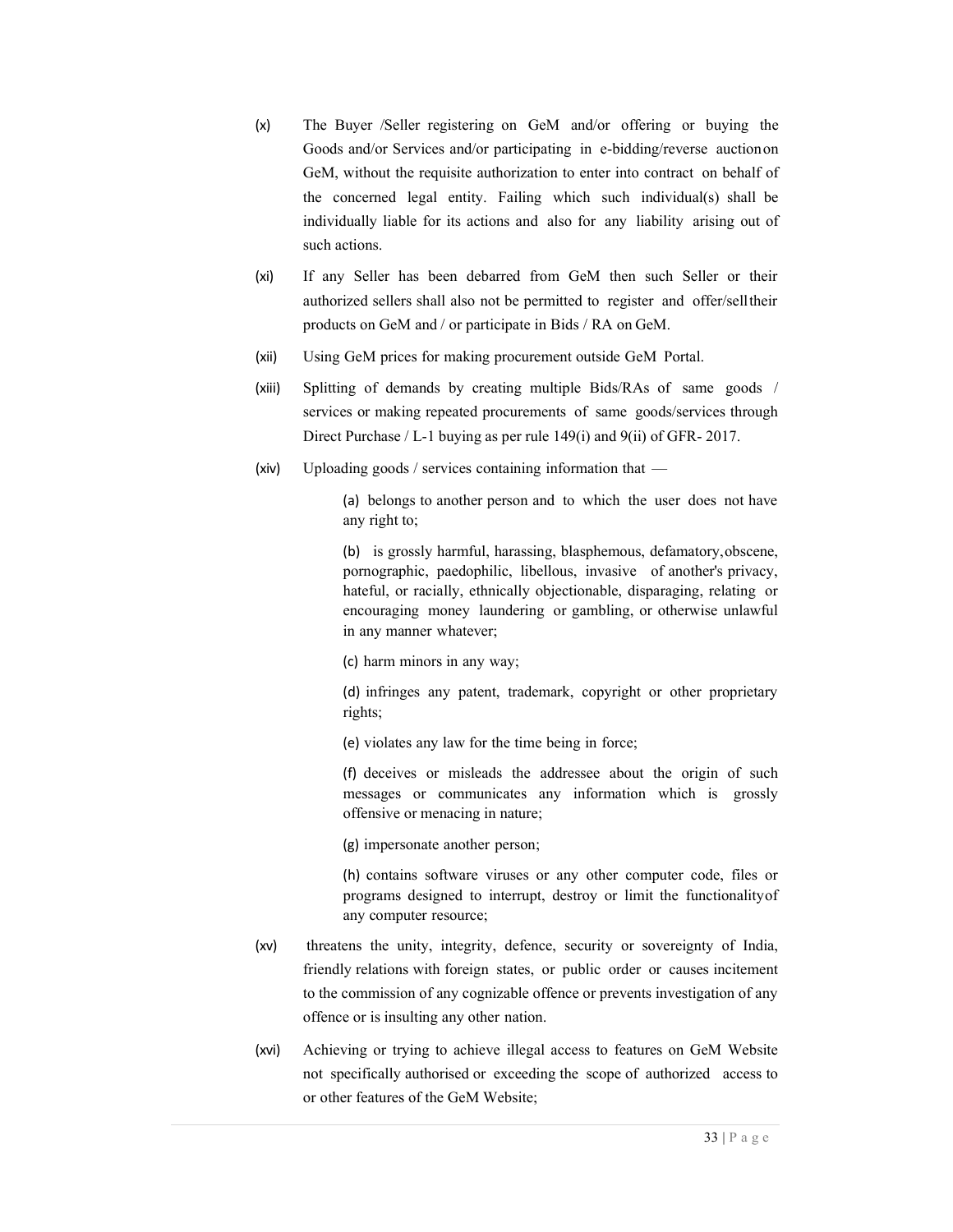- (xvii) Obstructing or causing GeM to lose (in whole or in part) the services provided by any internet service provider ("ISPs") or carrying out any cyber security incident;
- (xviii) Sending unsolicited emails, bulk messaging, auto messaging, junk email, spam and like.
- 24. Incident management Policy on GeM: GeM is a trust based system and selfdeclaration is the key, along with a strong automated process to penalize any deviant behaviour on part of Sellers / Buyers. For this purpose, deviations from the terms and conditions of procurement on GeM, including general terms and conditions, special and additional terms and conditions and any other relevant Government rules and guidelines, are termed as "deviation". A deviation can occur while listing the products on GeM, at precontract stage, during bidding or at post contract stage on GeM. The mechanism for reporting and initiating action on such deviation has been detailed in the Incident Management Policy available on GeM portal under Resources. All stake holders of GeM shall be bound by the actions as detailed in the Incident Management Policy.

All administrative actions under this Incident management Policy, taken by GeM against any of the stakeholders shall not cause any limitation on the legal and/or contractual remedies including any financial recoveries, available to Buyers/Sellers under the Terms and Conditions of contract and/or GeM policies. In case the Buyer / Seller choose to pursue any of these remedies, GeM shall not be made party to such proceedings / remedial actions taken by Buyer/Seller under the contractual provisions.

25. Use of Aadhaar Number in GeM: Purpose of the Aadhaar authentication in GeM is to identify the user using eKYC. GeM has provisioned the option for Sellers and Buyers to provide virtual Aadhaar ID instead Aadhaar number. GeM receives First Name, Last Name, Mobile Number, Email ID, DOB and Gender details. It is used to link the mobile number with the user who is registering on GeM; on which subsequently OTP is sent for achieving the property of non-repudiation in different artefacts / documents generated on GeM. GeM has provisioned an alternative Identity Information option through PAN based verification to Sellers.

26. Compliance of Restrictions under Rule 144 (xi) of GFR 2017: Restrictions on procurement from a bidder of a country which shares a land border with India

- I. Any bidder from a country which shares a land border with India will be eligible to bid in this tender only if the bidder is registered with the Competent Authority.
- II. "Bidder" (Seller / Service Provider) means any person or firm or company, including any member of a consortium or joint venture (that is an association of several persons, or firms or companies), every artificial juridical person not falling in any of the descriptions of bidders stated hereinbefore, including any agency branch or office controlled by such person, participating in a procurement process.
- III. "Bidder from a country which shares a land border with India" for the purpose of this Order means: -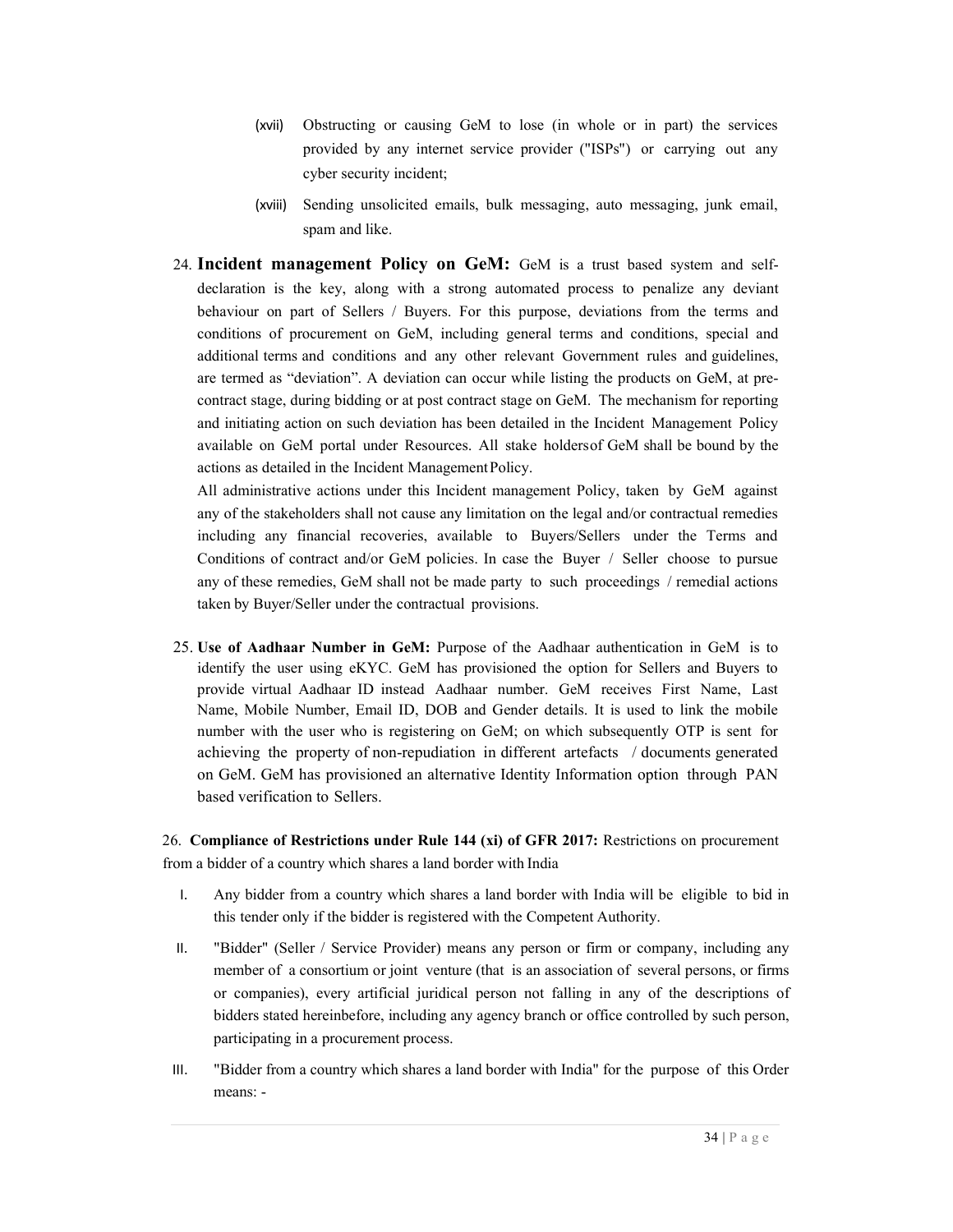- a. An entity incorporated, established, or registered in such a country; or
- b. A subsidiary of an entity incorporated, established, or registered in such a country; or
- c. An entity substantially controlled through entities incorporated, established, or registered in such a country; or
- d. An entity whose beneficial owner is situated in such a country; or
- e. An Indian (or other) agent of such an entity; or
- f. A natural person who is a citizen of such a country; or
- g. A consortium or joint venture where any member of the consortium or joint venture falls under any of the above
- IV. The beneficial owner for the purpose of (iii) above will be as under:
	- 1. In case of a company or Limited Liability Partnership, the beneficial owner is the natural person(s), who, whether acting alone or together, or through one or more juridical person, has a controlling ownership interest or who exercises control through other means. Explanation—
		- "Controlling ownership interest" means ownership of or entitlement to more than twenty-five per cent. of shares or capital or profits of the company;
		- b. "Control" shall include the right to appoint majority of the directors or to control the management or policy decisions including by virtue of their shareholding or management rights or shareholders agreements or voting agreements;
	- 2. In case of a partnership firm, the beneficial owner is the natural person(s) who, whether acting alone or together, or through one or more juridical person, has ownership of entitlement to more than fifteen percent of capital or profits of the partnership;
	- 3. In case of an unincorporated association or body of individuals, the beneficial owner is the natural person(s), who, whether acting alone or together, or through one or more juridical person, has ownership of or

entitlement to more than fifteen percent of the property or capital or profits of such association or body of individuals;

- 4. Where no natural person is identified under (1) or (2) or (3) above, the beneficial owner is the relevant natural person who holds the position of senior managing official;
- 5. In case of a trust, the identification of beneficial owner(s) shall include identification of the author of the trust, the trustee, the beneficiaries with fifteen percent or more interest in the trust and any other natural person exercising ultimate effective control over the trust through a chain of control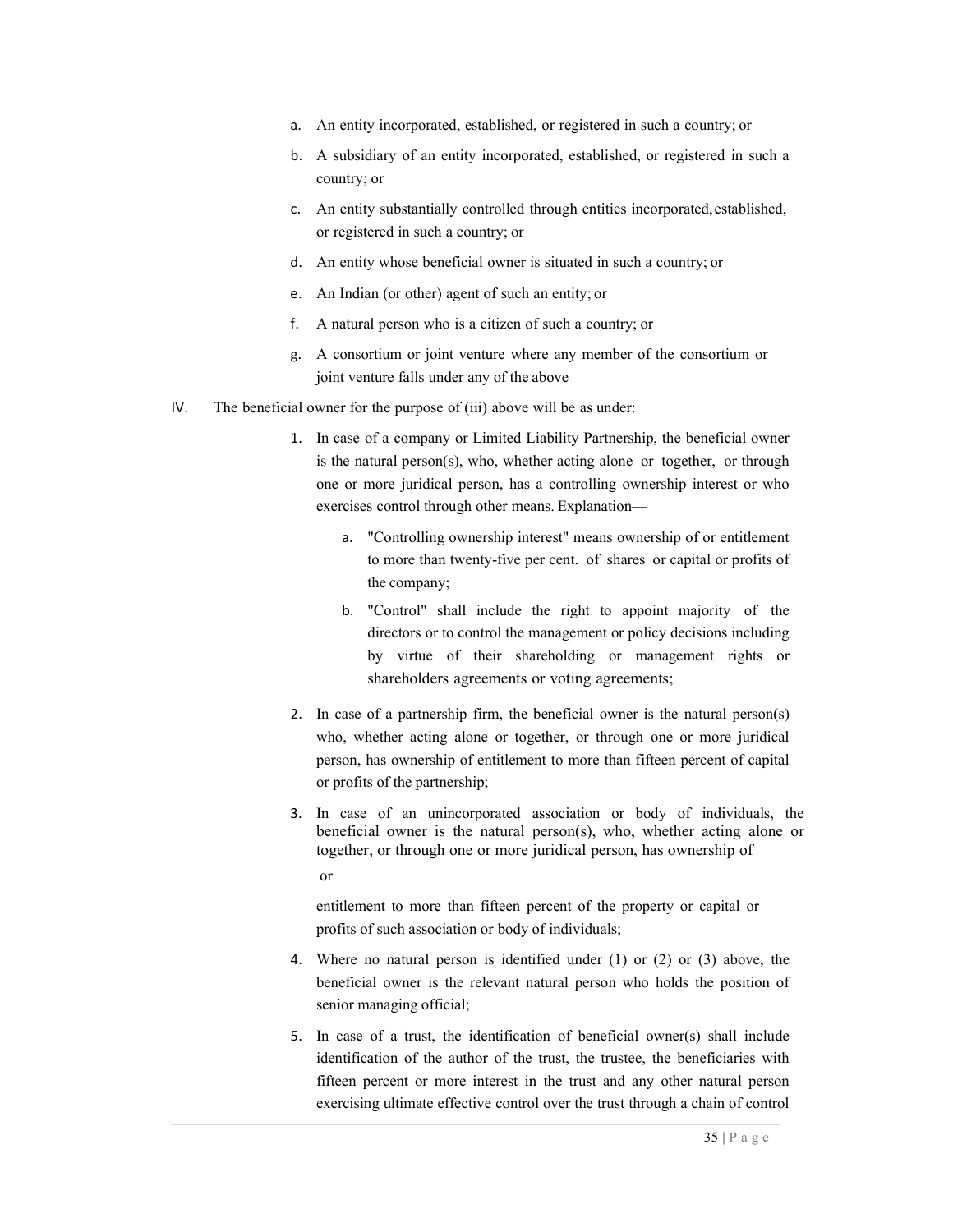or ownership.

- V. An Agent is a person employed to do any act for another, or to represent another in dealings with third person.
- VI. The successful bidder shall not be allowed to sub-contract works to any contractor from a country which shares a land border with India unless such contractor is registered with the Competent Authority.

Any false declaration and non-compliance of the above would be a ground for immediate termination of the contract and further legal action in accordance with the laws.

#### Clause 27: Caution Money Deposit:

(i) All sellers on GeM are required to deposit a one-time amount as under as caution money:

- a) Seller Turnover less than 1 Crore: Rs 5,000/-
- b) Seller Turn over  $> 1$  Crore but  $< 10$  Crore: Rs 10,000/-
- c) Seller Turn over  $> 10$  Crore: Rs 25,000/-

(ii) The above caution money shall remain at the disposal of GeM SPV. This can be forfeited in part or in full (as per approval of CEO (GeM)) in following circumstances:

a) Seller rejects or does not accept any Direct Purchase / L-1 Purchase order within defined timelines leading to order auto cancellation.

b) Failure of the seller in executing any GeM contract or if the Seller fails or neglects to observe or perform any of his obligations under the contract (applicable only in respect of contracts that did not have provision of Performance Security / PBG).

- c) Withdraws any bid submitted on GeM within the period of validity of the bid.
- d) Fails to furnish requisite performance security / PBG as per GeM e-bid / RA conditions.

(iii) In case the Caution Money of any seller is forfeited in full or part and his caution money deposit goes below the threshold indicated in para 1 above, the seller account shall be put on hold till the seller re-coups the caution Money account to required value. Seller's stock will become zero for all categories and seller will not be allowed to update anything till the caution money is topped up to minimum required amount.

(iv) Forfeiture of caution money as per above shall be over and above any other actions taken against such sellers as per GeM Incident Management Policy and shall be without any prejudice to the rights and remedies available to GeM and / or Buyer as per provisions of the relevant contracts.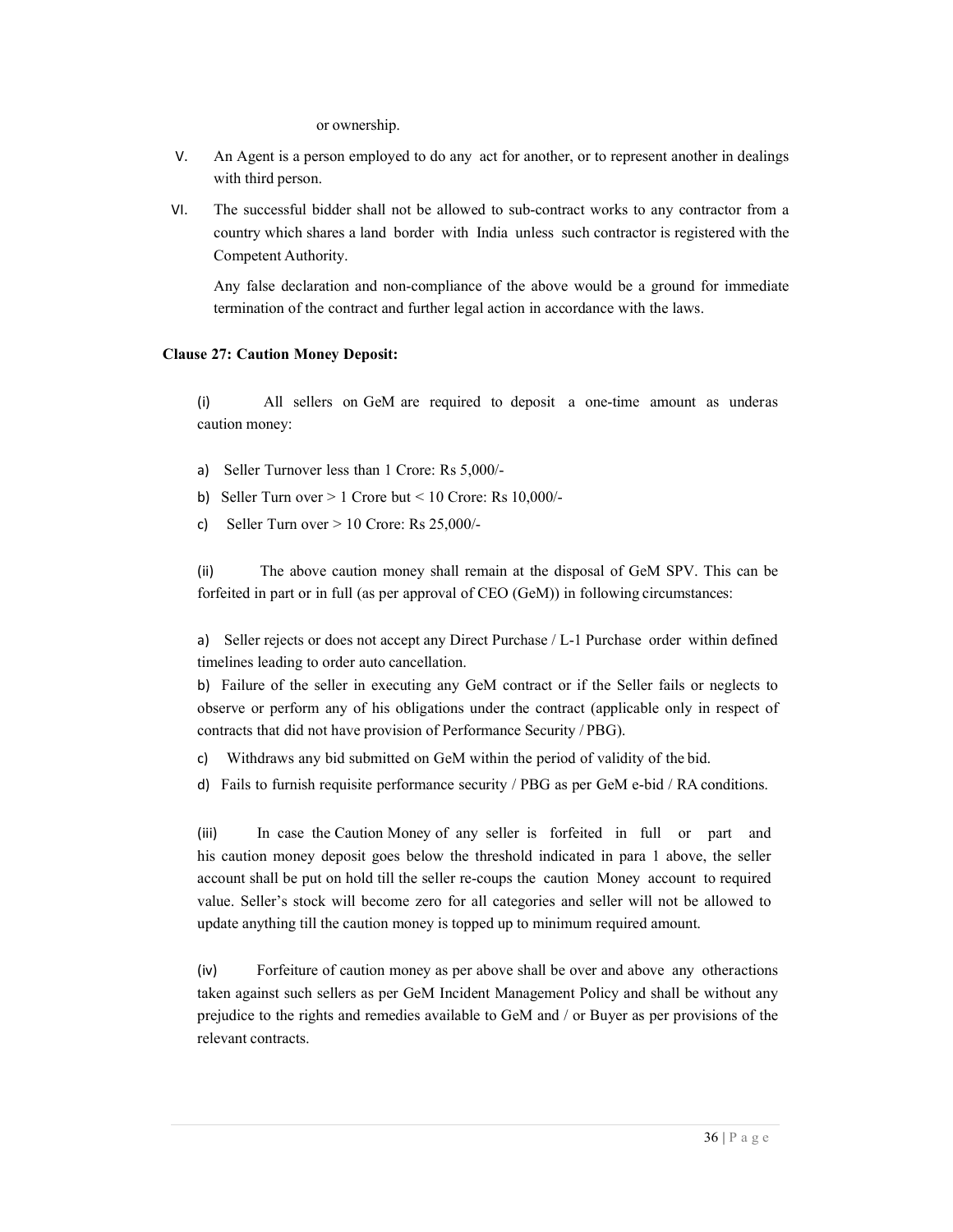#### Clause 28: CMS 3.0 and OEM - Reseller responsibility matrix:

GeM has implemented enhanced Catalogue Management System (CMS 3.0) on GeM Portal. The Primary Objective of CMS 3.0 is to offer higher level of ownership  $\&$  accountability to OEMs  $\&$  its approved Resellers while maintaining Efficiency, Transparency & Inclusiveness of GeM. Complete and detailed Obligations and Privileges matrix of the different stakeholders in different quadrants is given in CMS document available on GeM Portal and OEMs and Resellers are bound to operate on GeM in compliance with the CMS document as updated from time to time.

1) CMS Quadrant 1 (CMS Q1): Product offers in categories under Q1 will be solely offered by GeM validated OEMs. OEM shall be exclusively responsible for maintaining currency and sanity of catalogue and its offer in the Market Place. OEM shall be absolutely and exclusively responsible and be legally liable for sanity and quality of offers including Warranty and After Sales Service obligations.

2) CMS Quadrant 2 (CMS Q2): OEMs as well as pre-Authorized Resellers can offer products in Q2. OEMs shall operate Market Place subject to providing its complete list of Open market authorized sellers along with formal commitment to list and maintain all appropriate and current Product Catalogue for pairing by its Resellers. OEM shall be absolutely and exclusively responsible and be legally liable for sanity and quality of catalogues including Warranty and After Sales Service obligations. Authorize Resellers shall be responsible for Pairing their offer with the already existing Product Catalogue created by the OEM. However, resellers can Update their Offer Price, Stock and Delivery Locations solely at their own discretion and shall be solely responsible for the same.

3) CMS Quadrant 3 (CMS Q3): Catalogue creation in categories under Q3 can be from OEMs and/or their Authorized Resellers concurrently. In case OEM has not created Product Catalogue, Authorized Resellers of OEMs are also permitted to do the same. However, OEM (when registered on GeM and taken OEM Dashboard) shall be responsible for Validating  $\&$  verifying the Catalogue uploaded by Reseller, Maintaining the Catalogue by adding/updating the Specifications, MRP etc. specific to catalogue. OEM shall also assume all responsibility and legal liability for sanity and quality of offers including Warranty and After Sales Service obligations. However, resellers can Update their Offer Price, Stock and Delivery Locations solely at their own discretion and shall be solely responsible for the same.

4) CMS Quadrant 4 (CMS Q4): Catalogue creation in categories under Q4 can be done by OEMs as well as by any Reseller also. However, OEM (when registered on GeM and taken OEM Dashboard) shall be responsible for Validating & verifying the Catalogue uploaded by Reseller, Maintaining the Catalogue by adding/updating the Specifications, MRP etc. specific to catalogue. However, there is no requirement of any endorsement or authorization of the reseller by the OEM. Resellers can Update their Offer Price, Stock and Delivery Locations solely at their own discretion and shall be solely responsible for the same. Reseller will also be responsible for providing Replacement Warranty in case of Q4 products and Buyer shall not be required to take up with OEM for any warranty claims.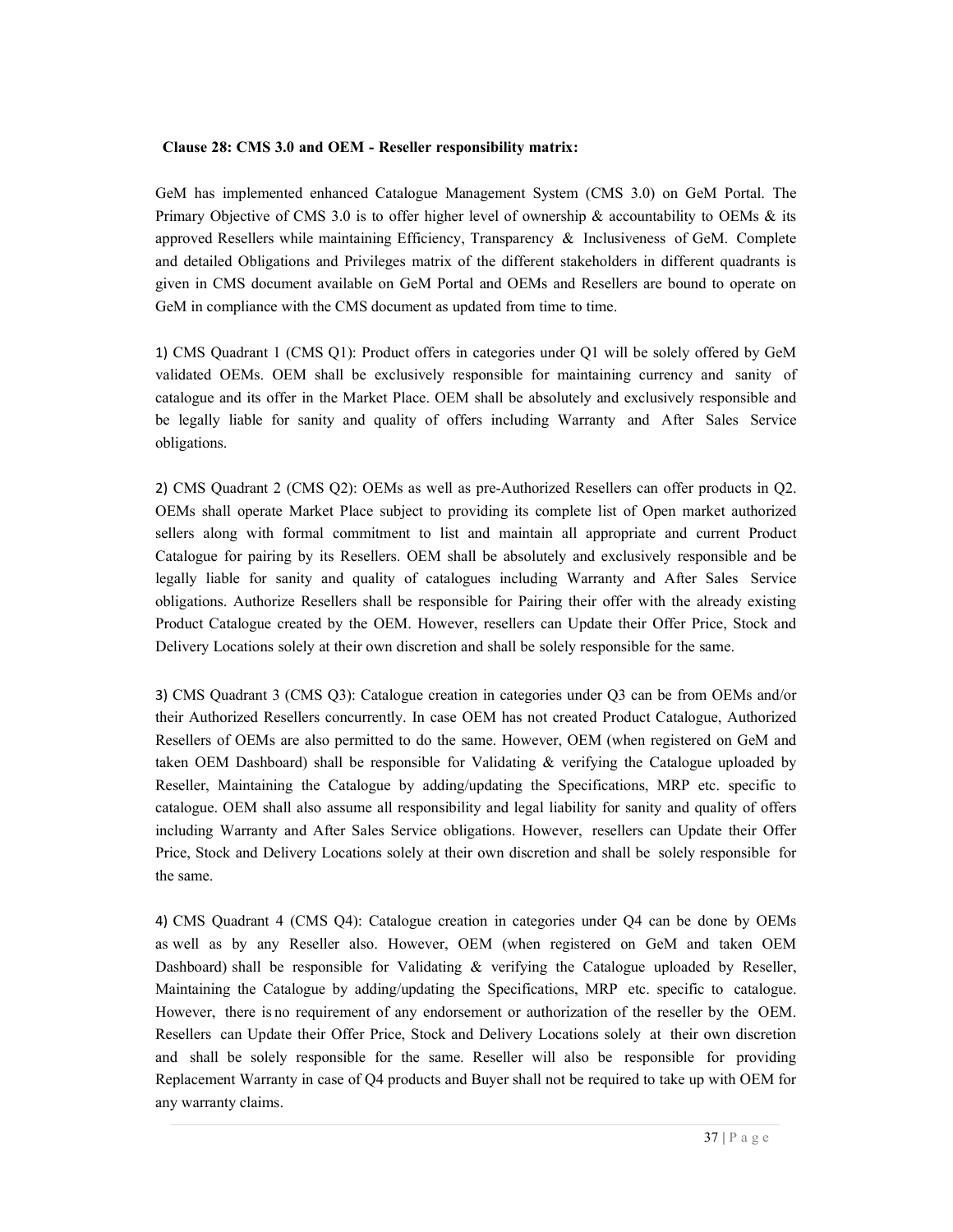5) CMS (Special Category) : The Special Category is a specialized segment outside the four quadrants for select few categories that require a customized behavior such as Self-Help Groups (SHG) categories.

In Q3 and Q4, in case of re-sellers, if the reseller has not been approved as an authorized re-seller by the OEM on GeM, the re-seller is required to give an undertaking as under while uploading the product, while accepting any order and while participating in any bid:

"I hereby undertake that I have made arrangements for getting the stores from authorized distributor / dealer / channel partner of the OEM of the offered product. At the time of delivery of goods, I will provide necessary chain documents to prove that the supplied goods are genuine and are being sourced from authorized distributor / dealer / channel partner of the OEM. In case of any complaint from the Buyer / Consignee about genuineness of the supplied products, I shall be responsible for providing genuine replacement supplies."

By uploading any product on GeM or accepting any order on GeM or by participating in any bid on GeM, the re-seller is deemed to have given above undertaking and is liable for compliance of the same.

Further in view of the on-line verification of Seller credentials by the OEM on GeM platform, there is no need for Buyer to ask for or insist on furnishing of OEM authorization in bids in respect of "OEM verified Catalogue" offered by "OEM Verified Reseller". OEM authorization is also not required to be sought and checked by Buyers in case of bids for products in Q1 or Q2.

### Clause 29: One Bid per Bidder

A Bidder shall submit only one bid in a particular bidding process (unless otherwise allowed in the bid STC / ATC conditions). In case of a holding company having more than one independent manufacturing units or more than one unit having common business ownership / management, only one unit should quote. Similar restrictions shall apply to closely related sister companies. Bidder's sister/ Associated/ Allied concern(s) participating or applying against the same tender, shall lead to disqualification of Bidders. Sister/ Associated/ Allied concern means a company, society, partnership firm or proprietorship firm having one or more common persons as Director/ Partner/ Member/ Owner. A Bidder who submits more than one bid will cause all the proposals submitted in the particular bid to be disqualified. In relation to the above, a person will include firm(s) of Proprietorship / Partnership Firm / Limited Liability Partnership / Private Limited / Limited company

/ Society registered under Society's Act / Statutory Bodies / any other legal entity, as the case may be,  $\&$  will be deemed to have submitted multiple bids in a particular bid if a person bids in any of the two formats given below:

- a) individual or proprietorship format and/or
- b) a partnership or association of persons format and/or
- c) a company format